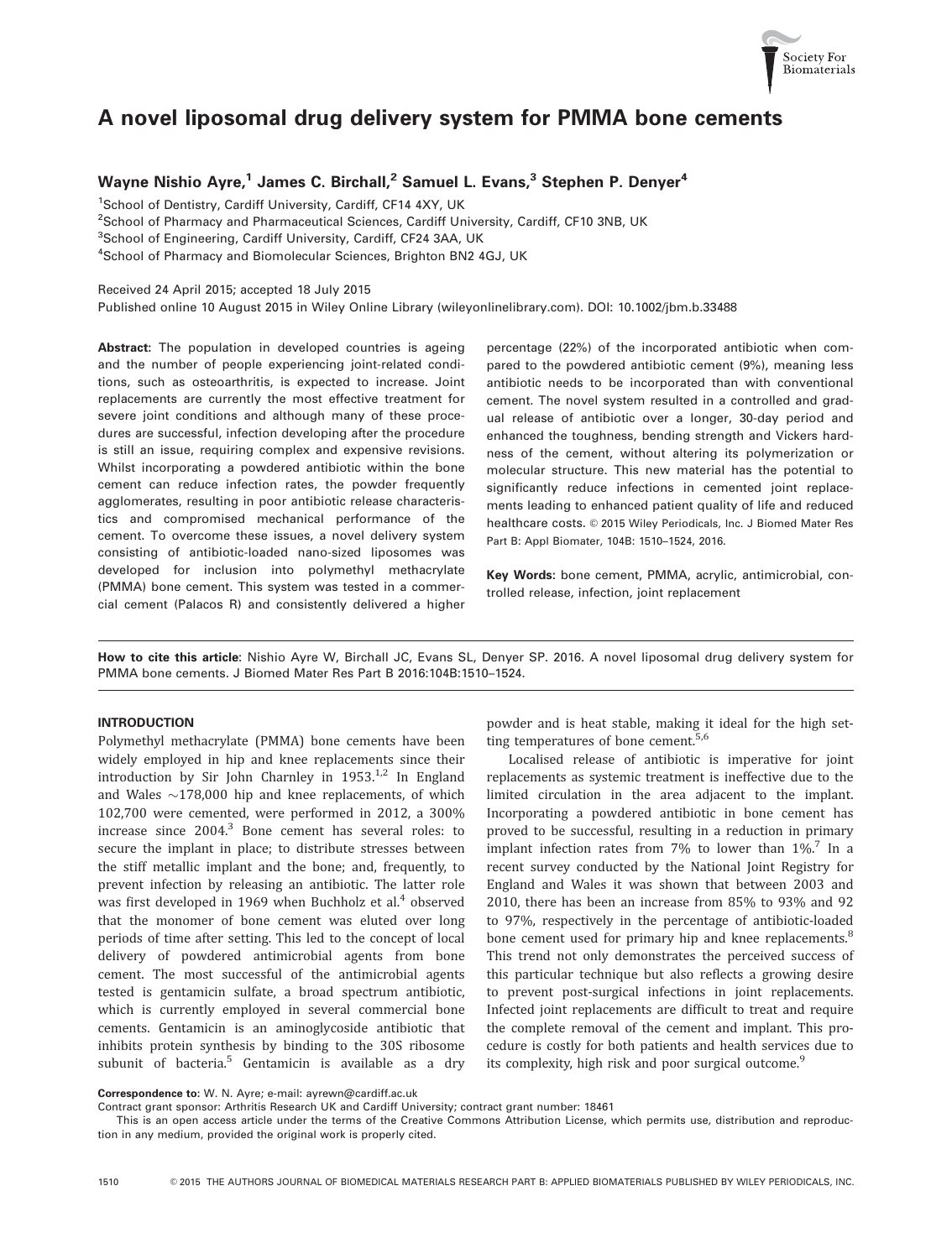Although the use of gentamicin sulfate powder in PMMA bone cement has been successful in reducing the rate of infections in hip and knee replacements, 2,500 revision procedures were still required in the UK in 2012 due to infection<sup>3</sup> and  $\sim$ 22,000 revisions of infected hip and knee replacements were performed in the US in  $2009$ <sup>10</sup> These figures are projected to increase, as are the costs associated with this complex procedure. $3,10-12$  Furthermore, there are concerns that the antibiotic powder may have a detrimental effect on the mechanical properties of the cement. Commercial cements employ 0.5–1 g of gentamicin sulfate per 40 g of cement and this can cause significant reductions in mechanical and fatigue properties of the cement. $13-16$  The powdered antibiotic is poorly dispersed and agglomerated in the cement and, as a result, only a small percentage of the incorporated gentamicin sulfate is released, the majority in an uncontrolled burst from surface agglomerations within the first few hours.<sup>14</sup> Subinhibitory concentrations are thought to be released thereafter, which may encourage the establishment of an antibioticresistant bacterial population.<sup>17</sup>

To overcome these problems we propose the use of liposomes to disperse therapeutic agents within bone cement and to control their release characteristics. Liposomes are spherical vesicles composed of lipid molecules that are capable of encapsulating a variety and combination of both hydrophilic and hydrophobic therapeutic agents. The structure, size and composition of the liposome can be tailored for specific applications. Liposomes have been extensively used in medicine for the treatments of infections, cancers, pain management, vaccinations and in ophthalmology.<sup>18-20</sup> Various therapeutic agents have been incorporated within liposomes, including antimicrobial and antineoplastic therapeutic agents, chelating agents, steroids, vaccines and genetic materials.<sup>21</sup> The majority of these liposomal systems are administered as an aqueous suspension and there is little evidence of their use in polymers or non-aqueous environments; the hydrophilic head groups on the outermost layer of the liposome are generally not compatible with hydrophobic materials, such as PMMA bone cements. Due to the hydrophobicity of methyl methacrylate, phase separation of the aqueous lipid suspension is likely to occur. For this reason, the use of gentamicin solution in the liquid component of bone cements has also proven unsuccessful as significant reductions in mechanical properties were observed.22,23 This was found to occur as a result of the water content and phase separation increasing the size and number of pores. This problem severely limits the range of antibiotics and other drugs that can be incorporated in the cement. To overcome the issue of phase separation, surfactants may be used. Miller et al. attempted to use surfactants with gentamicin solution but found reductions in mechanical properties nevertheless due to the presence of water. $24$ Pelleted liposomes, obtained through ultra-centrifugation in conjunction with amphiphilic polymers (containing a hydrophobic and a hydrophilic portion) may overcome this issue. Non-toxic, neutral surfactants, such as Pluronic block copolymers, which improve the miscibility of solutions, may be employed to overcome phase separation of the liposomes

in methyl methacrylate. Pluronics consist of two hydrophilic polyethylene oxide (PEO) chains connected by a hydrophobic polypropylene oxide (PPO) chain (PEO-PPO-PEO).

The aim of this study was to incorporate gentamicin sulfate into 100 nm extruded liposomes, coated with Pluronics, within the liquid component of a commercial bone cement, Palacos R. The dispersion of the liposomes was studied in methyl methacrylate and within the polymerised cement. Release characteristics, antibacterial activity and mechanical and fatigue properties were evaluated.

# MATERIALS AND METHODS

#### Liposome preparation

Phosphatidylcholine (PC) from egg yolk ( $\geq$ 99%), cholesterol  $(C, >99)$ , gentamicin sulfate ( $>590$  µg gentamicin base per mg) and Pluronics L31 and L61 were purchased from Sigma Aldrich (Sigma-Aldrich Company Ltd., Gillingham, UK). Pluronic L43 was provided by BASF (BASF Corporation, Connecticut, USA); chloroform (HPLC grade) was purchased from Fisher Scientific (Fisher Scientific UK, Loughborough, UK). 175 mg of PC and 25 mg of C (weight ratio of 7:1) were weighed and dissolved with 5 mL of chloroform in a 50 mL round bottom flask. The chloroform was evaporated using a rotary evaporator at  $60^{\circ}$ C (above the phase transition temperature of PC) under vacuum. The lipid bilayer was resuspended in 40 mL of 5 mg  $mL^{-1}$  gentamicin sulfate solution by vortex mixing. The suspension was then held at  $60^{\circ}$ C for 30 min prior to 10 extrusions under nitrogen pressure (8 bars maximum) using a Lipex extruder (Northern Lipids, British Columbia, Canada) vertically through a 400 nm polycarbonate membrane (Whatman, UK). The suspension was subsequently extruded a further 10 times through a 100 nm polycarbonate membrane. Average liposome diameter was determined by photon correlation spectroscopy (Beckman Coulter N4 PLUS). L31 Pluronic (2%w/ w) was added and the suspension centrifuged at 100,000 g (25,000 RPM) for 1 hr at  $4^{\circ}$ C (Beckman Optima LE-80K) to create a pellet. The 200-mg pellet was resuspended in 20 mL of the liquid MMA component of Palacos R) by the process of titruration. The method was repeated for L43 and L61 Pluronics. These Pluronics were employed as they created the most stable liposome suspensions in terms of sedimentation rate and dispersion.<sup>25</sup>

#### Transmission electron microscopy

Uranyl acetate  $(≥98.0%)$  and methyl methacrylate ( $\geq$ 98.5%) with  $\leq$ 30 ppm hydroquinone were purchased from Sigma–Aldrich (Sigma–Aldrich Company., Gillingham, UK). Transmission electron microscopy (TEM) was used to image the dispersion of liposomes in MMA and water. 100 mg of PC:C liposomes and 100 mg of PC:C liposomes with L61 Pluronic were prepared as described in the Liposome Preparation section at 5 mg  $mL^{-1}$  concentration, mixed with an equal volume of 4%w/v aqueous uranyl acetate solution and incubated for 60 min. The liposomes were centrifuged into 20 mg pellets and resuspended into 20 mL of water or MMA. Ten µL of the diluted suspension was placed on a Formvar carbon film on a 400 mesh Nickel grid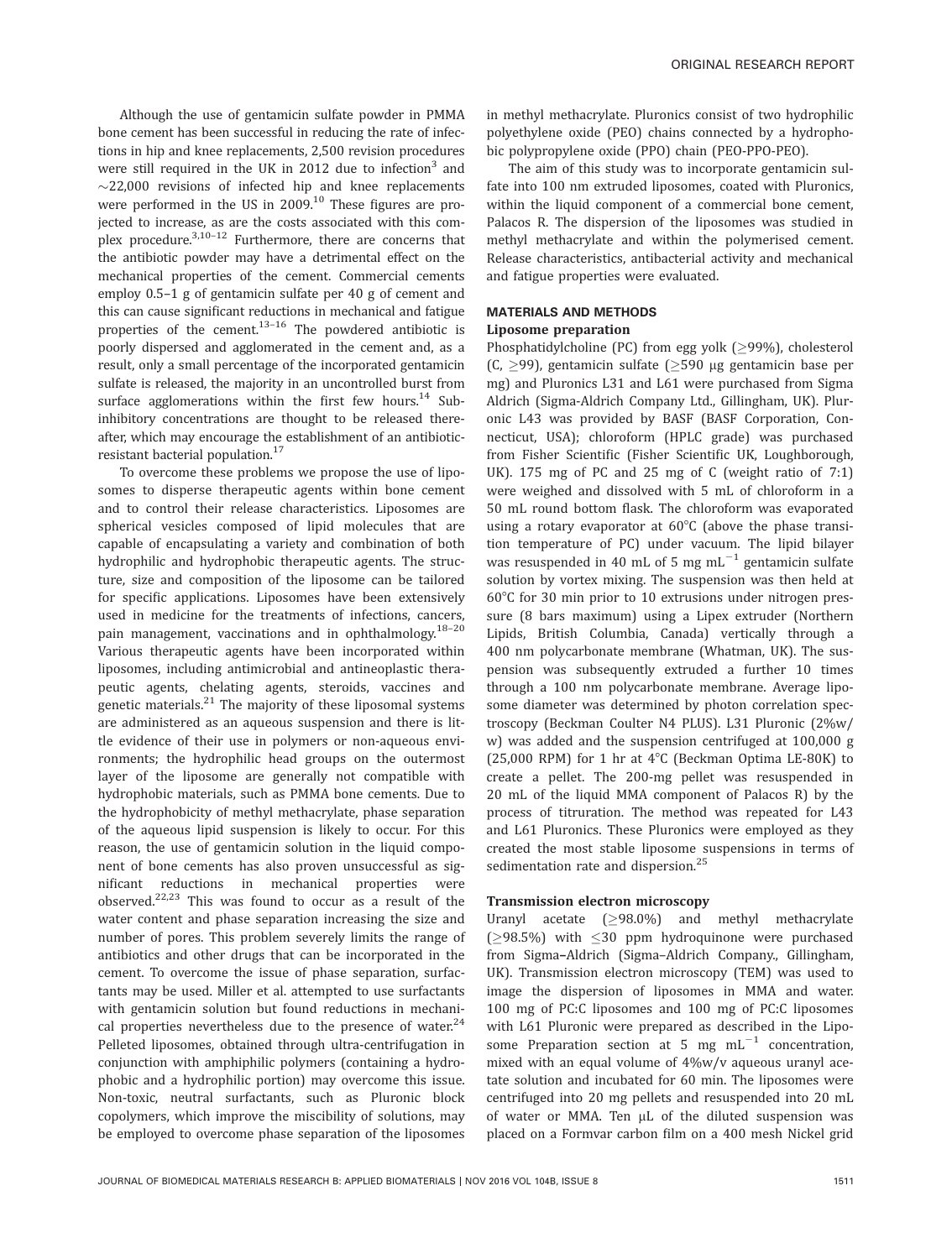|                      |                                                                | Palacos R       | Palacos $R + G$ | Liposomal Palacos R<br>(L31/L43/L61) |
|----------------------|----------------------------------------------------------------|-----------------|-----------------|--------------------------------------|
| Liquid               | Total liquid q                                                 | 18.78           | 18.80           | 18.80                                |
|                      | Methyl methacrylate %w/w                                       | 97.98           | 97.87           | 97.88                                |
|                      | $N, N$ dimethyl-p-toluidine $\%w/w$                            | 2.02            | 2.13            | 2.02                                 |
|                      | Hydroguinone ppm                                               | 60.00           | 60.00           | 60.00                                |
|                      | Liposomal gentamicin sulfate (200mg)/%w/w                      | $\qquad \qquad$ | $\qquad \qquad$ | 0.11                                 |
| Powder               | Total powder g                                                 | 40.00           | 40.80           | 40.00                                |
|                      | Poly(methyl methacrylate/methyl acrylate) %w/w                 | 84.50           | 83.27           | 84.50                                |
|                      | Zirconium dioxide %w/w                                         | 15.00           | 15.00           | 15.00                                |
|                      | Benzoyl peroxide %w/w                                          | 0.50            | 0.50            | 0.50                                 |
|                      | Gentamicin sulfate $($ >590 µg gentamicin<br>base per mg) %w/w |                 | 1.23            |                                      |
| Powder: Liquid ratio |                                                                | 2.13            | 2.17            | 2.13                                 |

TABLE I. Composition of Palacos R, Palacos  $R+G$ , and the Liposomal Palacos R Cements

(EM Systems Support, Macclesfield, UK) and allowed to dry in air. MMA alone was also dried on a grid as a control. Grids were visualised using a Philips CM12 TEM (Philips Research, Eindhoven, Netherlands) operating at 80 kV. Images were recorded using an SIS MegaView III digital camera (Olympus Soft Imaging Solutions GmbH, Münster, Germany).

# Fluorescent microscopy

To assess the dispersion of the liposomes in a commercial cement, 16 mL of a 5 mg  $mL^{-1}$  liposome suspension in water was prepared as described in the Liposome Preparation section, however fluorescent TopFluor cholesterol (FC; 23-(dipyrrometheneboron difluoride)-24-norcholesterol; INstruchemie BV, Delfzijl, Netherlands) was used to substitute for a portion of the cholesterol component to give a weight ratio of 7:0.9:0.1 of PC:C:FC. The suspension was divided into four aliquots of 4 mL. A 2%w/w of Pluronic L31, L43, or L61 was added to three of the aliquots and the suspension was centrifuged as previously described. Similarly, the remaining 4-mL aliquot of the liposomal suspension alone was also centrifuged. The four 20 mg pellets were individually resuspended in 2 mL of the liquid MMA component of Palacos R (Heraeus Medical, Newbury, UK). This was mixed with 4 g of the Palacos R powder as outlined by the ISO5833 guidelines and the cement manufacturer's instructions.<sup>26</sup> After mixing the cement was compressed between two glass slides to create a thin sample capable of transmitting light. All cement samples were stored in the dark until observed using an Olympus IX50 fluorescent microscope.

# Detection of structural changes using FTIR

Fourier Transform Infrared Spectroscopy (FTIR) was employed to detect changes in the polymer structure due to the presence of the liposomes. Palacos R, Palacos  $R+G$  and the liposomal Palacos R cement with L61 Pluronic were scanned using attenuated total reflectance (ATR) with a Perkin Elmer Spectrum One FT-IR Spectrometer with FT-IR Spectrum software (Perkin Elmer, Massachusetts, USA) between 4000 and 450  $\text{cm}^{-1}$  with a resolution of 4  $\text{cm}^{-1}$ . . The surface of the cement samples were scanned at six different sections on the sample, taking 30 scans at each section to obtain an average spectrum.

## Antibiotic release

O-phthaldialdehyde  $(≥97%$ , HPLC), ethanol  $(≥99.8%$ , HPLC), 2-mercaptoethanol ( $\geq$ 99.0%) and sodium borate (99.0%) were purchased from Sigma Aldrich (Sigma– Aldrich Company, Gillingham, UK). Sodium chloride  $(≥99.9%)$ , potassium chloride  $(≥99%)$ , calcium chloride  $(299%)$ , and sodium bicarbonate (299.7%) were purchased from Fisher Scientific (Fisher Scientific UK, Loughborough, UK). Palacos R and Palacos  $R+G$  cements (Heraeus Medical, Newbury, UK) with or without liposomes were mixed as outlined in the manufacturer's instructions and the ISO5833 guidelines.<sup>26</sup> Table I shows the compositions of the cements tested. An ultra-high molecular weight PTFE mould was manufactured to produce 10 mm diameter by 2-mm thick cylindrical samples. All samples were abraded with a 250 grit silicon carbide paper to the stated dimensions with a tolerance of  $\pm 0.2$  mm. Each sample weighed  $0.40 \pm 0.01$  g and five samples for each test group were examined. Each sample was stored in 5 mL of Ringer's solution (8.6 mg mL<sup>-1</sup> NaCl, 0.3 mg mL<sup>-1</sup> KCl and 0.33 mg mL<sup>-1</sup> CaCl<sub>2</sub>, buffered to a pH of 7.4 with  $\text{NaHCO}_3^{27}$  at 37 $\textdegree$ C. After 6 hr, 1, 2, 3, 7, 15, 30, and 60 days the Ringer's solution was removed and stored in the dark at  $-20^{\circ}$ C before assaying; 5 mL of fresh Ringer's was added as replacement. Ringer's solution was replaced at the selected time points in order to approach sink conditions, a condition where the drug concentration in the eluent can be assumed negligible in comparison to the maximum solubility of the drug (50 mg mL $^{-1}$  for gentamicin sulfate).

The solutions were thawed overnight at room temperature in the dark and the concentration of gentamicin released was determined using an o-phthaldialdehyde (PHT) method developed by Sampath et al.<sup>28</sup> and Zhang et al.,<sup>29</sup> whereby a PHT reagent reacts with the amino groups of gentamicin sulfate to yield measurable fluorogenic products. The reagent was prepared by adding 2.5 g of ophthaldialdehyde, 62.5 mL of ethanol and 3 mL of 2 mercaptoethanol to 560 mL of 0.04M sodium borate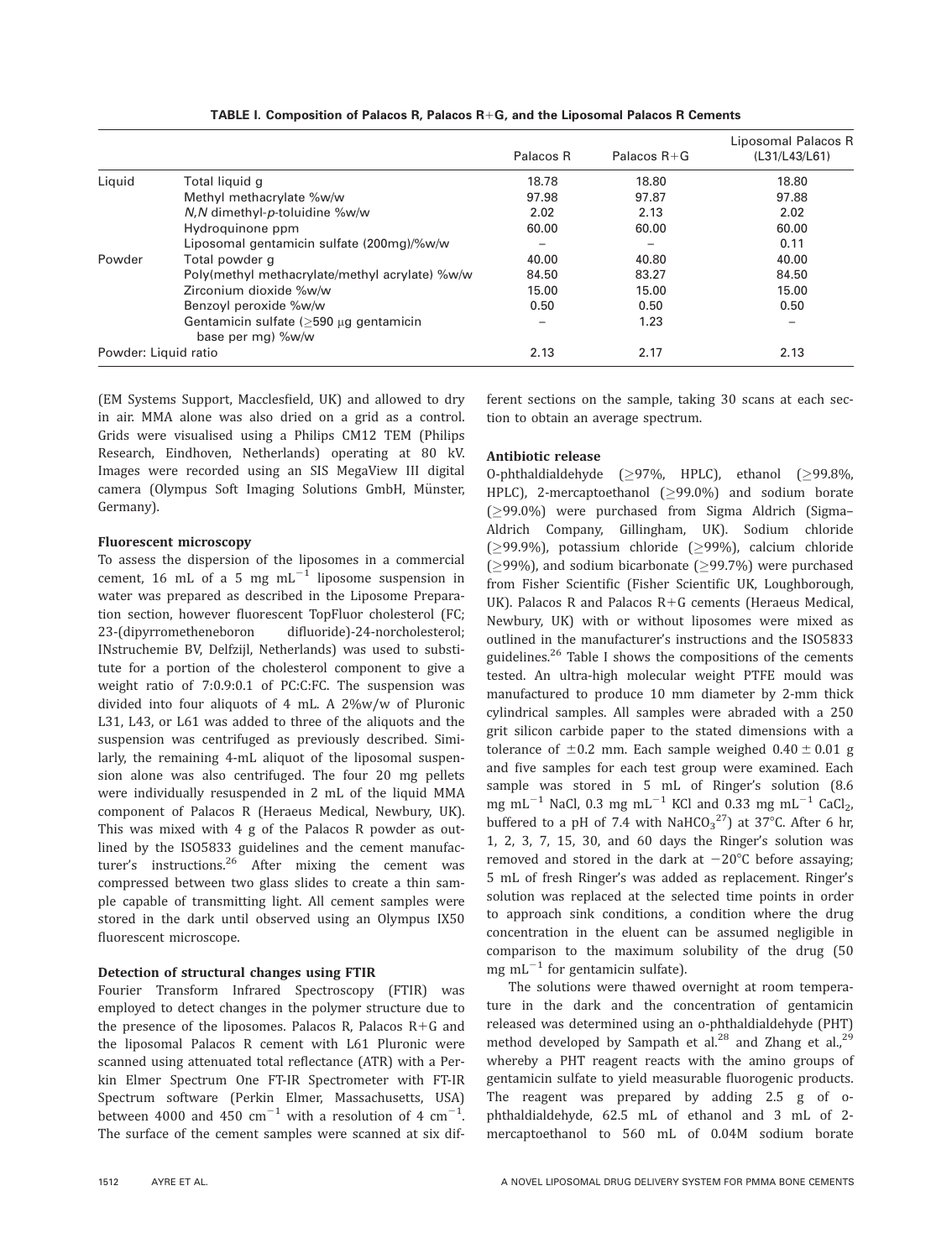solution in distilled water. The PHT reagent was stored in an amber glass bottle in the dark for 24 hr prior to use.

1 mL of the sample eluate was mixed with 1 mL PHT reagent and 1 mL isopropanol and left for 40 min to react and its absorbance compared against a gentamicin calibration curve (ranging from 0 to 100  $\mu$ g mL $^{-1}$ ), in order to determine the concentration of gentamicin released by the samples at each time point. Average gentamicin concentrations for each time point were calculated from the five samples and the gentamicin release was determined as a percentage of the theoretical maximum amount of gentamicin sulfate in each sample.

#### Mathematical modelling of release

Mathematical models were applied to the antibiotic release data for the commercial bone cements in order to better understand the release kinetics. In the equations described,  $R_t$  is the total percentage gentamicin sulfate released, t is the time period, n is an exponential function and k is a diffusion related constant. Equation (1) was developed by Korsmeyer et al. $30$  who stated drug release was exponentially related to time.

$$
R_{t} = kt^{n} \tag{1}
$$

Higuchi et al. $31$  proposed Eq. (2), whereby the release of drugs is dependent upon Fickian diffusion of water into the material.

$$
R_{\rm t} = \mathrm{kt}^{1/2} \tag{2}
$$

Equation (3) is associated with a Noyes–Whitney dissolution process.<sup>32</sup> The Noyes-Whitney dissolution process states that the dissolution rate of a solid is dependent on its diffusion coefficient, the surface area of the solid, the concentration at the boundary layer and the length of the boundary layer.

$$
R_{t} = k[1 - \exp(-nt)] \tag{3}
$$

Equation (4) is an expanded version of Korsmeyer's work developed by Lindner and Lippold $33$  which takes into account an additional coefficient (b) to represent the initial burst of antibiotics from the surface of the cement. The additional coefficient was added to the Higuchi and Noyes– Whitney equations [Eqs. (1) and (3)] and applied to the release data.

$$
R_{t} = b + kt^{n} \tag{4}
$$

All models were applied to the data using the curve fitting toolbox in Matlab (MathWorks, Cambridge, MA), which calculates the coefficients by minimizing the sum of squared residuals.

#### Agar diffusion assay

Three 10 mm diameter by 2 mm thick cylindrical samples of Palacos R, Palacos  $R+G$ , and the liposomal Palacos R

cements (L31, L43, and L61) were prepared as previously described in the Liposome Preparation section. Staphylococcus aureus (S. aureus, NCIMB 9518) was cultured in tryptone soya broth (TSB) for  $18-24$  hr at  $37^{\circ}$ C. A sterile cotton swab was used to spread the inoculum across the TSA Petri dish. The Petri dish was turned through  $60^\circ$  and the process was repeated to ensure complete surface coverage. A 10 µg gentamicin disc (Oxoid, Hampshire, UK) was placed on the Petri dish as a control and pressure was applied to the top of the disc to ensure full surface contact. The dish was divided into segments and the bone cement samples were individually placed into each segment well separated on the agar, in the same manner. The Petri dish was then incubated at 37°C for 24 hr, after which, the zones of inhibition around the samples and gentamicin disc were measured. Images of the zones of inhibition were taken and analyzed using ImageJ software (National Institutes of Health, MA). The zones of inhibition were measured as the radius of the zone minus the radius of the sample. Two measurements for each zone of inhibition were taken, perpendicular to one another and the experiment was repeated in triplicate  $(n = 3)$ .

# Mechanical properties

The compression and bending properties of Palacos R, Pala $cos R + G$ , and the liposomal Palacos R cement samples were determined using a Zwick Roell ProLine table-top Z050/ Z100 materials testing machine with TestXpert II software (Zwick Testing Machines, Herefordshire, UK) following the ISO5833 standard.26 Cylindrical compression samples (6 mm diameter and 12 mm length) were tested at a crosshead speed of 20 mm  $min^{-1}$ . Rectangular bending samples (75 mm length, 10 mm width, and 3.3 mm thickness) were tested at a cross-head speed of 5 mm  $min^{-1}$  in four-point bending. Five compression and five bending samples were tested to determine average compression and bending properties.

#### Fracture toughness

Linear elastic fracture mechanics (LEFM) was used to determine the fracture toughness of cement samples. Fractured bending samples were employed for single-edge notched three-point bending  $(\sim]35$  mm length, 10 mm width, and 3 mm thickness). A sharp chevron notch (4.5–5.5 mm in length) was created through the center of the sample using a surgical scalpel blade mounted onto a modified microtome, as described by Evans et  $al^{34}$  and the initial crack length and specimen dimensions were measured using a travelling microscope (Pye Scientific, Cambridge, UK). The specimens were loaded at a crosshead speed of 5 mm  $min^{-1}$  in three-point bending, with the span between the rollers set to 40 mm, until failure occurred. The load and displacement were recorded and the critical stress intensity factor  $(K_{ic})$  of the cement was calculated as described in the ISO13586:2000 standard.<sup>35</sup> Five samples were tested for each group to produce mean fracture toughness values.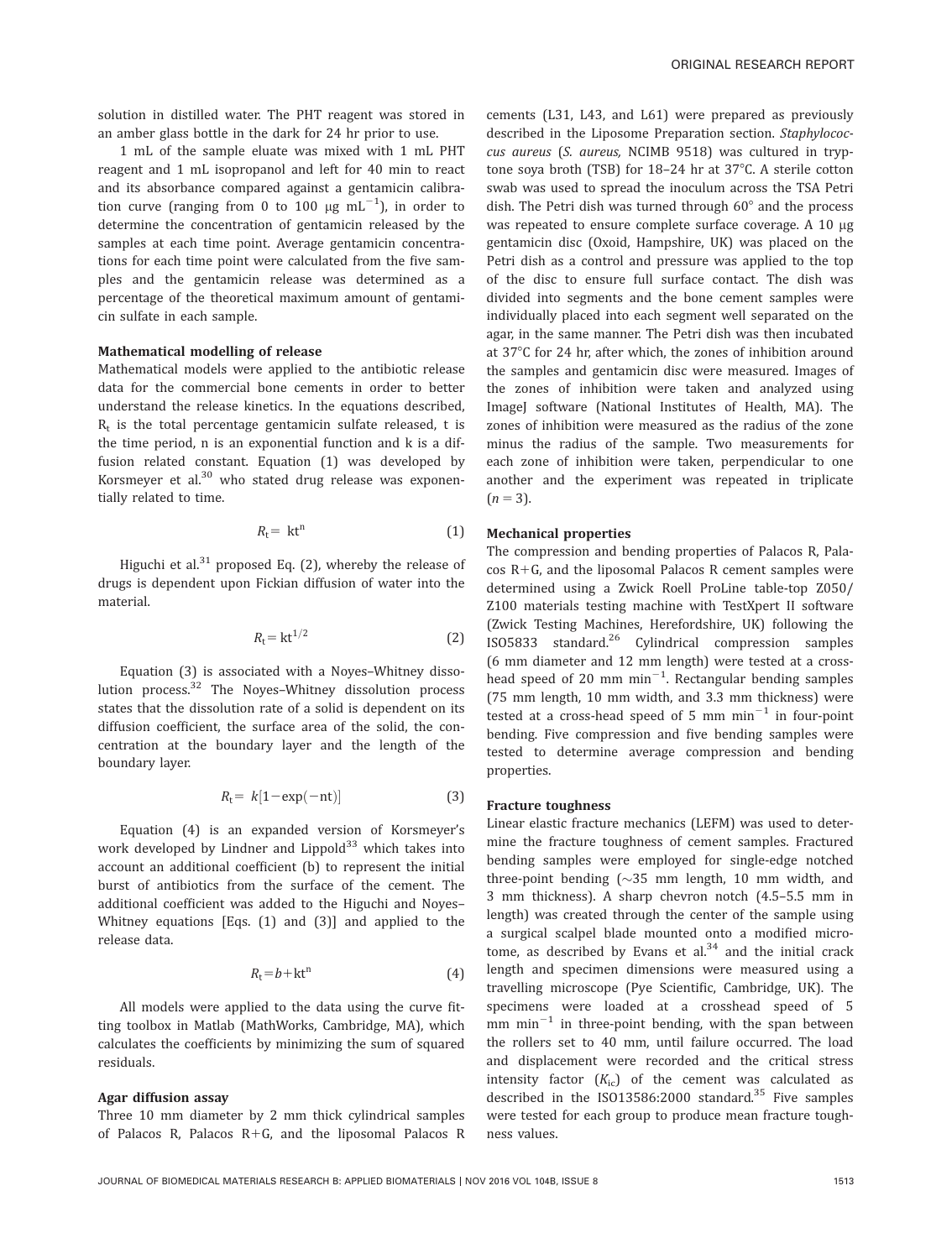#### Glass transition temperature

The glass transition temperature of Palacos R, Palacos R+G, and the liposomal Palacos R cements were determined by dynamic mechanical analysis using a Rheometric Scientific V500 (TA Instruments, Elstree, UK). Small matchstick-like samples (30 mm length, 3 mm width, and 2 mm height) were prepared and loaded sinusoidally at a frequency of 1 Hz in a dual cantilever configuration whilst heated from  $35^{\circ}$ C to 200°C at a rate of 10°C min<sup>-1</sup> with the applied stress and strain measured. The phase lag ( $\delta$ ) between the stress ( $\sigma$ ) and strain ( $\varepsilon$ ) was measured and the storage modulus  $(E')$ and loss modulus  $(E'')$  were calculated using Eqs. (5) and (6) respectively. The complex viscosity (tan  $\delta$ ) was calculated as shown in Eq. (7) and plotted against temperature. The temperature at which tan  $\delta$  was at its maximum was considered to be the glass transition temperature  $(T_g)$ . Five samples were tested to obtain a mean value for  $T_{\rm g}$ .

$$
E' = -\frac{\sigma}{\varepsilon} \cos \delta \tag{5}
$$

$$
E = -\frac{\breve{\sigma}}{\varepsilon} \sin \delta \tag{6}
$$

$$
\tan \delta = \frac{E'}{E''}
$$
 (7)

#### Vickers hardness

Palacos R, Palacos  $R+G$  and the liposomal Palacos R cement disc shaped samples (10 mm diameter and 2 mm height) were prepared and the surfaces polished with a 4000 grit silicon carbide paper. The microhardness of the samples was tested according to the ISO6507-2 standard.<sup>36</sup> Five indentations, 1 mm apart and 1 mm from the edges of the sample, were placed on both sides of each sample using a Zwick 3212 indenter fitted with a  $136^\circ$  square-based pyramid diamond indenter (Zwick Testing Machines Ltd., Herefordshire, UK) with a load of 200 g for 10 s. Indentations in the vicinity of large pores ( $>50 \mu m$ ) were disregarded and repeated. For each indentation, two diagonal lengths were measured using a travelling microscope and averaged. Equation (8) was employed to calculate the average hardness value (in MPa), where  $F$  is the load in kg  $(0.2)$  and  $d$  is the mean diagonal length of the indentation in mm.

$$
Hardness = 1.854 \times \frac{F}{d^2}
$$
 (8)

#### Fatigue

Fatigue crack growth tests were performed using disc compact tension (DCT) specimens, with dimensions conforming to the ASTM E399 standard<sup>37</sup> as described by Evans et al.<sup>34</sup> A modified microtome was used to cut a chevron notch, which ensured symmetrical crack growth. The initial crack length and specimen dimensions were measured using a travelling microscope (Pye Scientific, Cambridge, UK). To apply the load symmetrically across the sample, loose plates with oversize holes were employed, which allowed the loading pins to rotate freely without friction. The crack length was monitored using Krak-gauges and a constant current supply and amplifier designed and built by Evans et  $al.^{34}$  was used to obtain accurate crack growth measurements at low crack growth rates. Precision components were employed and the current regulator and preamplifier were kept at a constant temperature in an Instron environmental chamber (Instron SFL, Bristol, UK) to achieve very low noise and offset drift.

Two fatigue samples for Palacos R, Palacos  $R+G$  and the liposomal Palacos R cements were tested. All tests were carried out in an Instron environmental chamber at  $37^{\circ}$ C using a 5 kN Dartec servohydraulic testing machine with an MTS FlexTest GT controller and MTS Multipurpose software (MTS, Eden Prairie, MN).

Samples were cyclically loaded in load control with a sine wave at 5 Hz between 100N and 10N (R-ratio of 0.1), allowing for measurements of crack growth rates through stress intensities of 0.3 to 0.9 MPa $m^{1/2}$ . Prior to loading, samples were subject to a precracking procedure to ensure an initial steady crack growth rate of  $10^{-9}$ m/cycle. For precracking, a high cyclic load of 200 N at 5 Hz was applied and the load reduced by 10% after every 0.2 mm of crack growth. The crack length and number of cycles were measured during loading and the crack growth rate (da/dN in m/cycle) was calculated for every 0.2 mm of crack growth. Similarly, the corresponding stress intensity factor range  $( \Delta K )$  for each sample and crack length (ranging from 6 to 12 mm, in steps of 0.2 mm) was calculated using Eq. (9), where  $P_{\text{max}}$  is the maximum load,  $P_{\text{min}}$  is the minimum load, *b* is the sample thickness, a is the crack length from the center point of the holes to the tip of the crack, W is the width of the specimen from the center point of the holes to the bottom of the specimen and  $\alpha$  is  $a/W$  and is >0.2.

$$
\Delta K = \frac{(P_{\text{max}} - P_{\text{min}})}{b\sqrt{w}} \times \frac{(2+\alpha)}{(1-\alpha)^{3/2}}
$$
(9)  
(0.76+4.8\alpha-11.58\alpha^2+11.43\alpha^3-4.08\alpha^4)

For each sample, da/dn was plotted as a function of  $\Delta K$ on a logarithmic scale. The Paris Law was applied to obtain coefficients " $A$ " and " $m$ " [as shown in Eq. (10)] for each sample group.

$$
\frac{da}{dn} = A \Delta K^m \tag{10}
$$

#### Scanning electron microscopy

The fracture surfaces of the fatigue testing samples were gold coated using an E65x sputter coater (Emitech, Kent, UK) and imaged using an EBT1 scanning electron microscope (SEM Tech, Southampton, UK) at 15 KeV. Similarly, the surfaces of the antibiotic release samples were imaged to study surface porosity.

#### Statistical analysis

An analysis of variance (ANOVA) was carried out to establish significant differences between groups of samples using the data analysis package in Excel (Microsoft, Reading, UK). Significance between groups was defined as those with a calculated  $p$  values of  $< 0.05$ .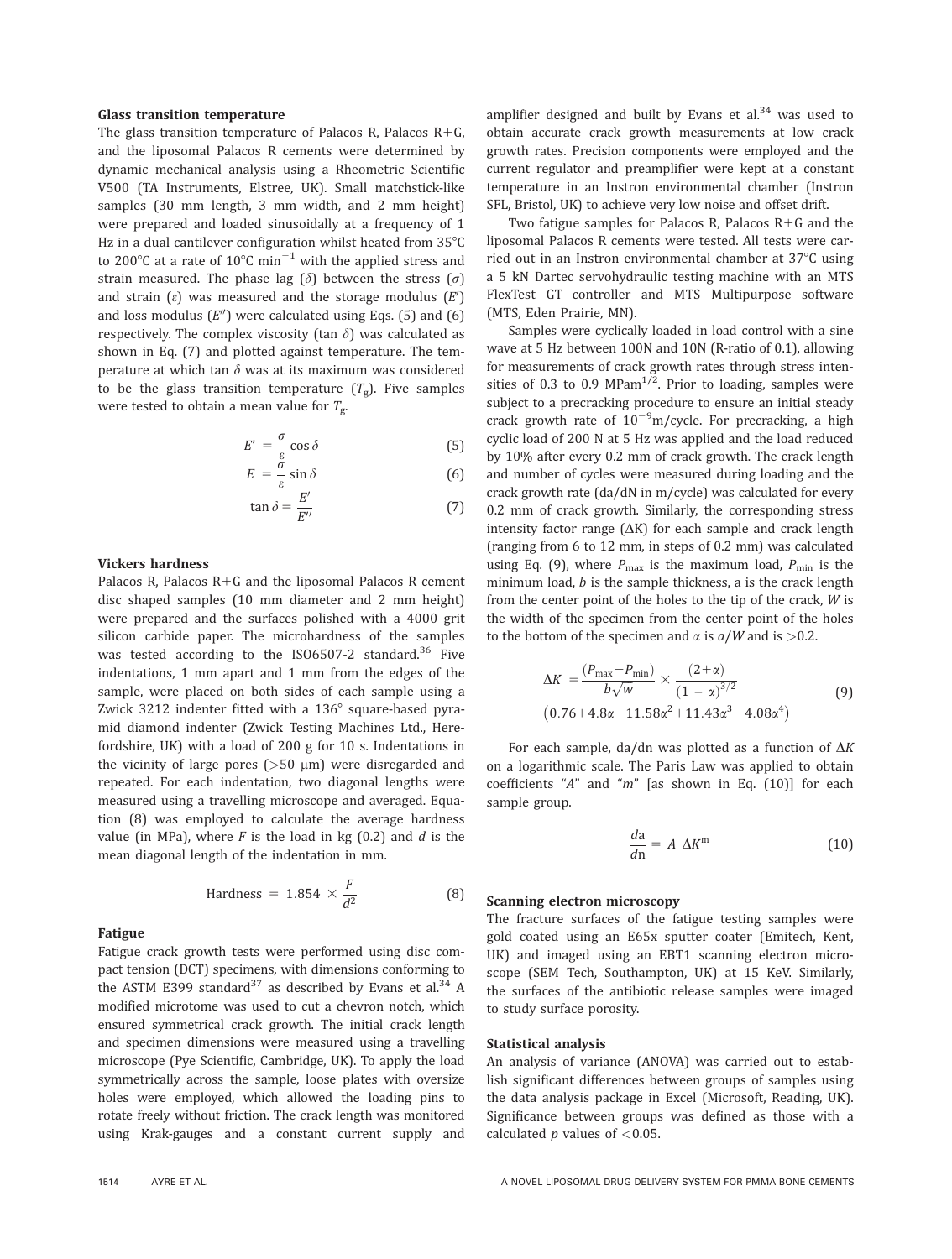

FIGURE 1. TEM images of liposomes in (a) water and (b) MMA and liposomes with Pluronic L61 in (c) water, (d) MMA (Bar = 1 µm) and (e) liposomes with Pluronics L61 in MMA at a lower magnification.

### RESULTS

# Liposome diameter (with and without Pluronics in water)

Prior to extrusion the average diameter of the liposomes was  $588 \pm 243$  nm. After 10 extrusions through a 400 nm polycarbonate membrane and 10 extrusions through a 100 nm polycarbonate membrane, the average diameter of the liposomes was  $100 \pm 19$  nm. After ultra-centrifugation and resuspension, the diameter was  $111 \pm 16$  nm. The addition of Pluronics L31, L43, and L61 did not alter the average diameter of the liposomes  $(108 \pm 28 \text{ nm}, 106 \pm 21 \text{ nm}, \text{and } 101 \pm 30 \text{ nm}, \text{respectively}).$ 

#### Transmission electron microscopy (TEM)

Figure 1 shows TEM images of liposomes with and without the addition of Pluronic L61 resuspended in water or MMA. After centrifugation and resuspension the individual liposomes were intact and approximately 100 nm in diameter, demonstrating that centrifugation at 100,000g for 1 hr did not damage the lipid bilayer and confirming the results obtained by photon correlation spectroscopy. Small agglomerations were observed when liposomes were resuspended in water after centrifugation [Figure 1(a)], whilst large agglomerations were observed when the liposomes with Pluronic L61 were resuspended in water [Figure 1(b)]. When resuspending the liposomes in MMA without Pluronic L61, the liposomes were found to coalesce potentially due to the hydrophilic interactions between the polar heads of the phospholipids in the hydrophobic MMA [Figure 1(c)]. Improved dispersion was achieved however when liposomes with Pluronic L61 were resuspended in MMA [Figure 1(d)]. Individual liposome diameters were ~100 to 200 nm, confirming the results observed by photon correlation spectroscopy.

#### Fluorescence microscopy

The fluorescent liposome pellets were resuspended in the liquid component of Palacos R bone cement prior to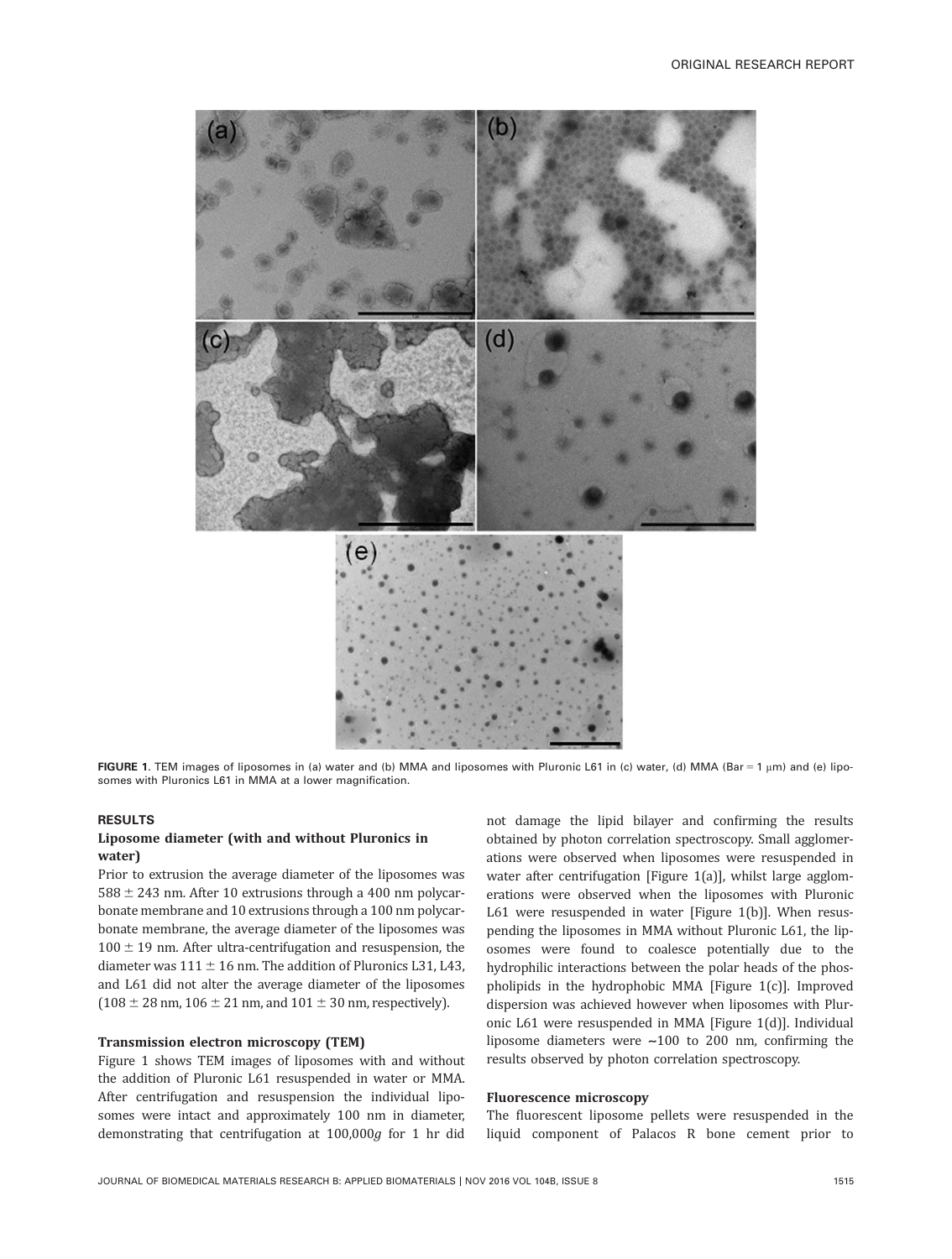

FIGURE 2. Fluorescence microscopy images of fluorescent liposomes (a) without coating and with Pluronics (b) L31, (c) L43, and (d) L61 in Pala- $\cos R$  cement (Bar = 100  $\mu$ m).

combination with the powder component and polymerization. Figure 2 shows fluorescent microscopy images of the cement surfaces containing liposomes with and without Pluronics L31, L43, and L61. Similar results to the TEM images were observed; when resuspending liposomes without Pluronics in Palacos R cement, high levels of agglomeration were observed [Figure 2(a)]. The Pluronics were found to enhance the dispersion of the liposomes throughout the cement [Figure 2(b–d)].

#### Detection of structural changes using FTIR

FTIR was employed to detect potential changes in polymerization or cement structure arising from incorporating liposomes. Figure 3 shows the FTIR spectra for Palacos R, Palacos  $R+G$  and liposomal Palacos R with L61 Pluronic using attenuated total reflectance. FTIR peaks representative of PMMA were observed in all samples. These peaks were: between 2850 and 2950  $cm^{-1}$  for methylene (CH<sub>2</sub>) and methyl (CH<sub>3</sub>) stretches; between 1300 and 1500  $\text{cm}^{-1}$  for the CH bend; at 1400 and 1450  $\text{cm}^{-1}$  for methyl groups (CH<sub>3</sub>); at 1240 cm<sup>-1</sup> for the C-C-O stretch; at 1140 cm<sup>-1</sup> for the O-C-C stretch; at 1730  $\text{cm}^{-1}$  for the C=0 stretch; and between 1300 and 900  $\text{cm}^{-1}$  for the C-O stretch. Broad bands were observed at  $\sim$ 3448 cm<sup>-1</sup> and sharp bands at 1636 and 1051  $\text{cm}^{-1}$  for Palacos R+G and Palacos R with liposomes due to the presence of gentamicin sulfate. No other differences were observed between all three cements, demonstrating the liposomes did not interact or alter the polymerization or structure of Palacos R.



FIGURE 3. FTIR spectra of Palacos R, Palacos  $R+G$  and liposomal Palacos R with Pluronic L61 using attenuated total reflectance (ATR).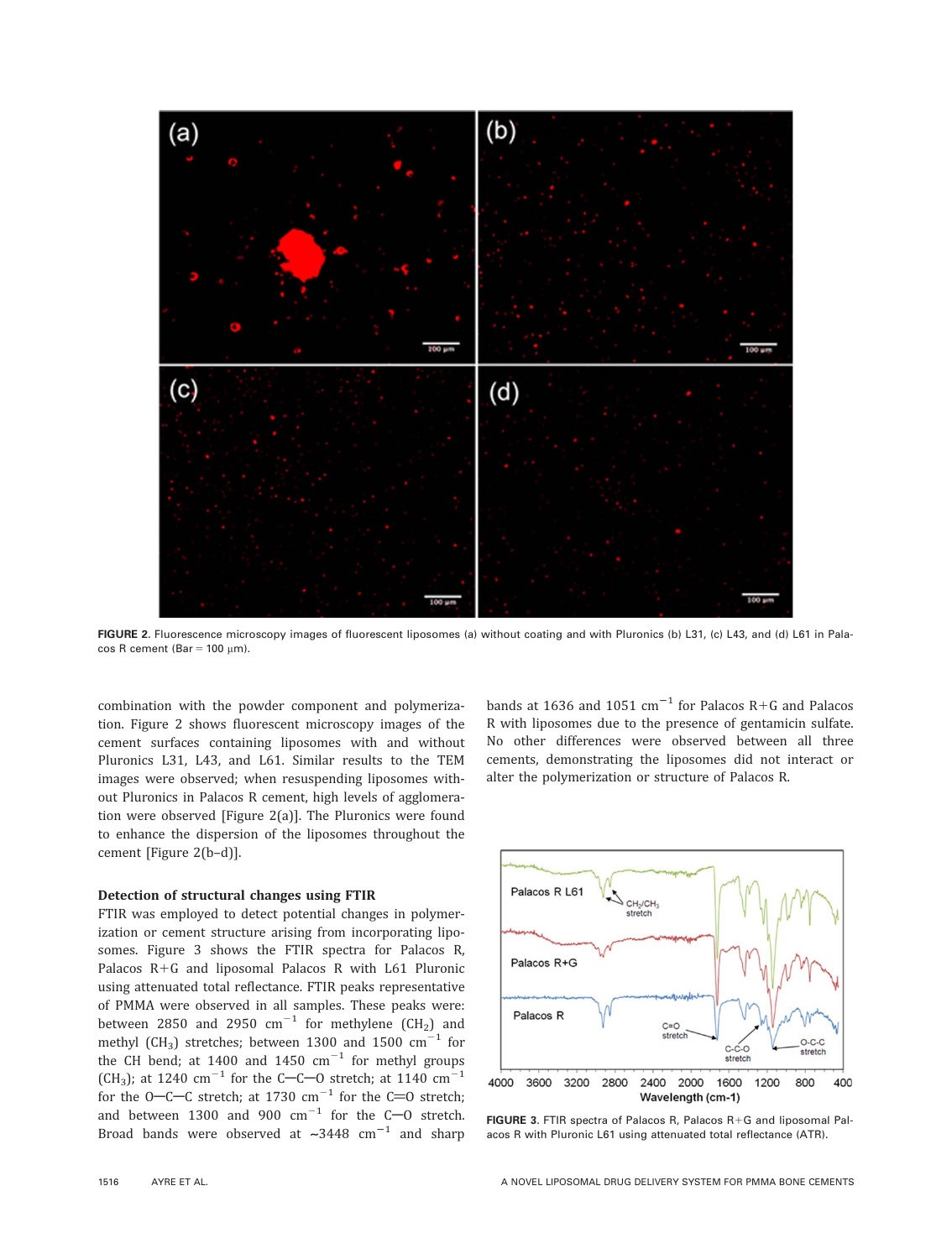

FIGURE 4. Total percentage gentamicin sulfate release for Palacos R, Palacos R+G and the liposomal Palacos R cements over (a) 72 hr and (b) 1440 hr.

#### Antibiotic release

A strong linear correlation was obtained between gentamicin sulfate concentration and absorbance at 340 nm using the o-phthaldialdehyde method (R value of 0.9987), with acceptable standard deviations up to gentamicin sulfate concentrations of 90  $\mu$ g mL<sup>-1</sup> (absorbance of 1.6). The percentage antibiotic release from Palacos R, Palacos  $R+G$  and the liposomal Palacos R cements with L31, L43, and L61 Pluronics after 72 hr and 1440 hr are shown in Figure 4(a,b), respectively. The liposomal Palacos R cements performed more efficiently than the Palacos  $R+G$ . At 6 hr, a similar percentage release was experienced by Palacos  $R+G$  and the liposomal Palacos R cements ( $\simeq$ 2.7%), however after this time the liposomal Palacos R cements achieved much higher percentages. At 72 hr, the liposomal Palacos R released 11–12% of the total gentamicin sulfate used, whilst Palacos R+G released  $\sim 6\%$ . Over the first 72 hr gentamicin release from the liposomal Palacos R cements was more linear than the Palacos  $R+G$ , which experienced an initial burst of release followed by lower levels of release thereafter [Figure 4(a)]. Furthermore, the standard deviations experienced for all liposomal Palacos R cements within the first 72 hr were less than those of the commercial Palacos R+G cement containing powdered gentamicin. After 1440

|                          |                | Korsmeyer;<br>$R_t = kt^n$ | Higuchi; $R_t = kt^{\gamma}$ | $R_t = k[1 - exp(-nt)]$<br>Noyes-Whitney; | $R_t = b + kt^n$<br>Korsmeyer;<br>Expanded | $R_{\rm t} = b + {\rm kt}^{1/7}$<br>Expanded<br>Higuchi; | $R_t = b + k(1 - \exp(-nt))$<br>Noyes-Whitney;<br>Expanded |
|--------------------------|----------------|----------------------------|------------------------------|-------------------------------------------|--------------------------------------------|----------------------------------------------------------|------------------------------------------------------------|
| Palacos R+G              |                | 2.421<br>0.284             | 0.696                        | 7.827                                     | 24.487                                     |                                                          |                                                            |
|                          |                |                            | 0.500<br>$\overline{1}$      | 0.011<br>$\frac{1}{2}$                    | $-23.426$<br>0.039                         | 0.160<br>0.500<br>3.764                                  | 5.541<br>0.010<br>2.744<br>0.9570<br>0.008<br>0.008        |
|                          | R value        |                            | $-0.4704$                    |                                           | 0.9885                                     | 0.8337                                                   |                                                            |
| Palacos R <sub>L31</sub> | $\star$        | 0.9559<br>3.142<br>0.273   | 0.716                        | 0.8204<br>19.070<br>0.012                 | 56.050                                     | 0.496                                                    |                                                            |
|                          | $\overline{a}$ |                            | 0.500                        |                                           | 0.051<br>-58.930                           | 0.500                                                    |                                                            |
|                          | $\sigma$       | $\mathbf{I}$               | $\overline{1}$               | $\overline{1}$                            |                                            |                                                          |                                                            |
|                          | R value        | 0.9345<br>3.039<br>0.284   | 0.5828                       | 0.9555                                    | 0.9855<br>48.389                           | 5.224<br>0.8483                                          |                                                            |
| Palacos R <sub>L43</sub> | $\star$        |                            | 0.743                        | 20.072                                    |                                            |                                                          |                                                            |
|                          | $\alpha$       |                            | 0.500                        | 0.011                                     | $0.060 - 51.675$                           | 0.531<br>0.500<br>5.045                                  | 0.9761<br>17.830<br>0.007<br>2.938                         |
|                          |                | $\overline{1}$             | $\overline{1}$               | $\frac{1}{\sqrt{2}}$                      |                                            |                                                          |                                                            |
|                          | R value        | 0.9395                     | 0.6420                       | 0.9559                                    |                                            |                                                          |                                                            |
| Palacos R L61            | $\star$        | 2.861                      | 0.696                        | 18.746                                    | 0.9857<br>74.105                           | 0.8612<br>0.498                                          |                                                            |
|                          |                | 0.284                      | 0.500                        | 0.011                                     | $0.040$<br>$-77.852$                       | 0.500<br>4.700                                           | 0.9796<br>17.324<br>0.009<br>1.736                         |
|                          |                |                            | $\mathbf{I}$                 | $\overline{1}$                            |                                            |                                                          |                                                            |
|                          | R value        | 0.9187                     | 0.6242                       | 0.9716                                    | 0.9797                                     | 0.8334                                                   | 0.9803                                                     |
|                          |                |                            |                              |                                           |                                            |                                                          |                                                            |

TABLE II. Mathematical Modelling Results of Gentamicin Sulfate Release for Palacos R

**TABLE II.** 

Mathematical Modelling Results of Gentamicin Sulfate Release for Palacos R+G and the Liposomal Palacos R Cements

1G and the Liposomal Palacos R Cements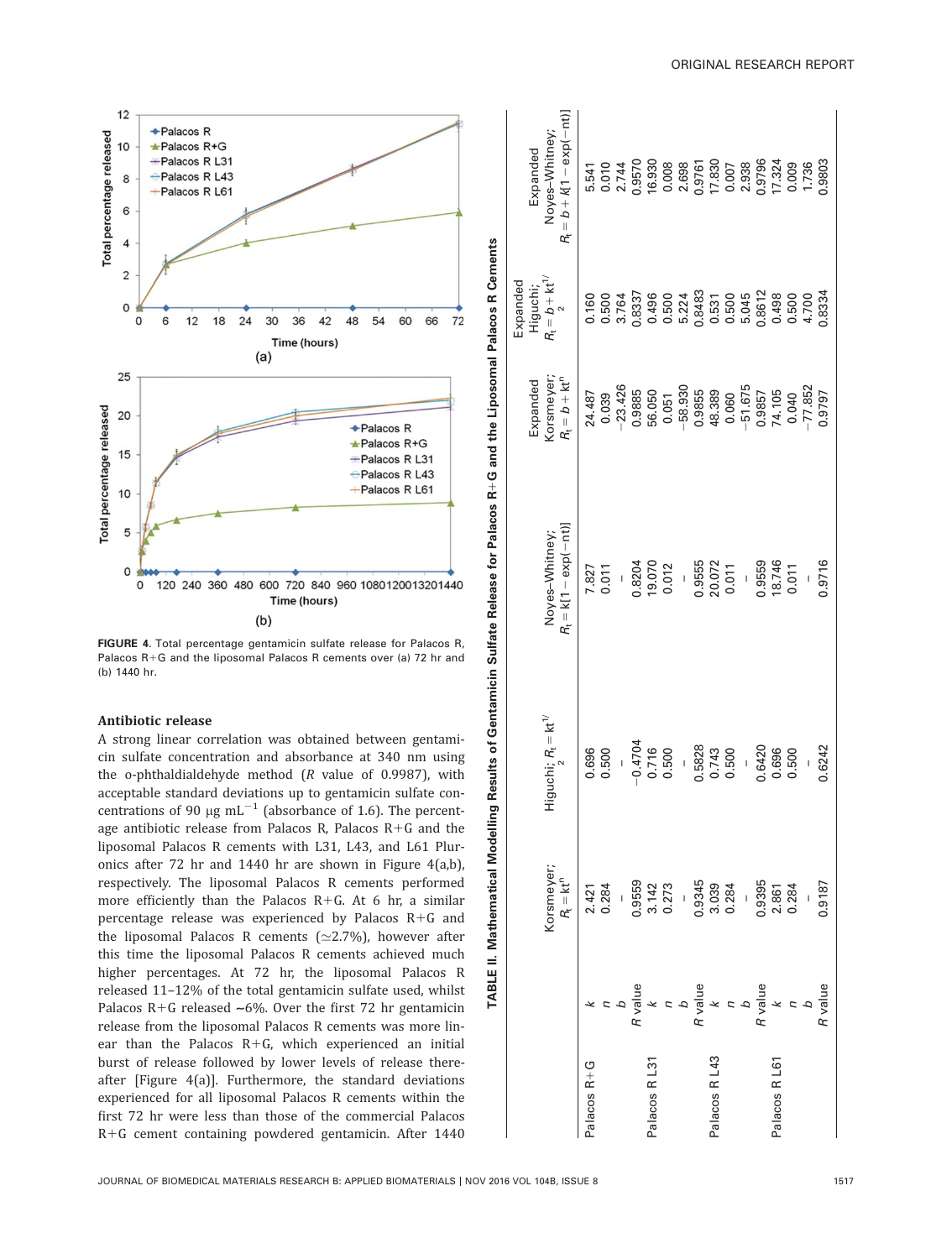

FIGURE 5. Zones of inhibition for S. aureus on tryptone soya agar. S. aureus was susceptible to 10 µg of gentamicin (a), whilst Palacos R alone was not antimicrobial (b). Palacos R+G demonstrated inconsistent zones of inhibition (c), whilst the liposomal Palacos R cements consistently inhibited S. aureus growth around the cement (d–f).

hr, the liposomal Palacos R cements had released 21-22% of the incorporated gentamicin, more than Palacos  $R+G$  [8.9%, Figure 4(b)].

## Mathematical modelling of release

The results from the mathematical modelling of the gentamicin sulfate release from Palacos  $R+G$  and the liposomal Palacos R cement are shown Table II. Coefficient values  $(k, n,$  and  $b)$  that most accurately model the experimental antibiotic release data are shown. The table also shows the goodness of fit (R value) between the experimental data and the models.

For all cements, the n-coefficient for the Korsmeyer–Peppas model was found to be  $<$  0.5, demonstrating that the release of gentamicin sulfate from the cements was not governed by Fickian diffusion alone. The Higuchi model for the

TABLE III. Mechanical Properties and Fracture Toughness for Palacos R, Palacos R1G, and the Liposomal Palacos Cements with L31, L43, and L61 Pluronics

|                 | Compressive<br>Strength<br>(MPa) | Bending<br>Strength<br>(MPa) | Bending<br>Modulus<br>(MPa) | Fracture<br>Toughness<br>$(MPam^{1/2})$ | <b>Glass Transition</b><br>Temperature<br>$(^{\circ}C)$ | <b>Vickers</b><br><b>Hardness</b><br>(MPa) |
|-----------------|----------------------------------|------------------------------|-----------------------------|-----------------------------------------|---------------------------------------------------------|--------------------------------------------|
| Palacos R       | $104.6 \pm 2.6$                  | $73.4 \pm 2.9$               | $3460 \pm 97$               | $2.5 \pm 0.2$                           | $126.2 \pm 3.3$                                         | $19.8 \pm 1.8$                             |
| Palacos $R + G$ | $95.7 \pm 3.3^{\circ}$           | $66.6 \pm 2.4^{\circ}$       | $3110 \pm 110^a$            | $2.5 + 0.1$                             | $115.4 \pm 1.2^{\circ}$                                 | $18.7 + 1.8$                               |
| Palacos R L31   | $80.8 + 3.4^{a,b}$               | $79.0 + 3.9^b$               | $3200 \pm 61^{\circ}$       | $3.0 + 0.3^{a,b}$                       | $122.7 + 2.2^b$                                         | $26.6 + 3.2^{a,b}$                         |
| Palacos R L43   | $77.4 \pm 2.4^{a,b}$             | $73.0 + 4.3^{b}$             | $3330 \pm 181$              | $2.9 + 0.2^{a,b}$                       | $121.8 \pm 2.1^{\rm b}$                                 | $25.9 + 1.9^{a,b}$                         |
| Palacos R L61   | $78.2 + 1.5^{a,b}$               | $74.1 + 3.4^{b}$             | $3270 \pm 137$              | $2.9 + 0.2^{a,b}$                       | $123.2 + 1.4^b$                                         | $28.1 + 3.8^{a,b}$                         |

<sup>a</sup> Significantly different from Palacos R.

 $b$  Significantly different from Palacos R+G, ANOVA  $p < 0.05$ ).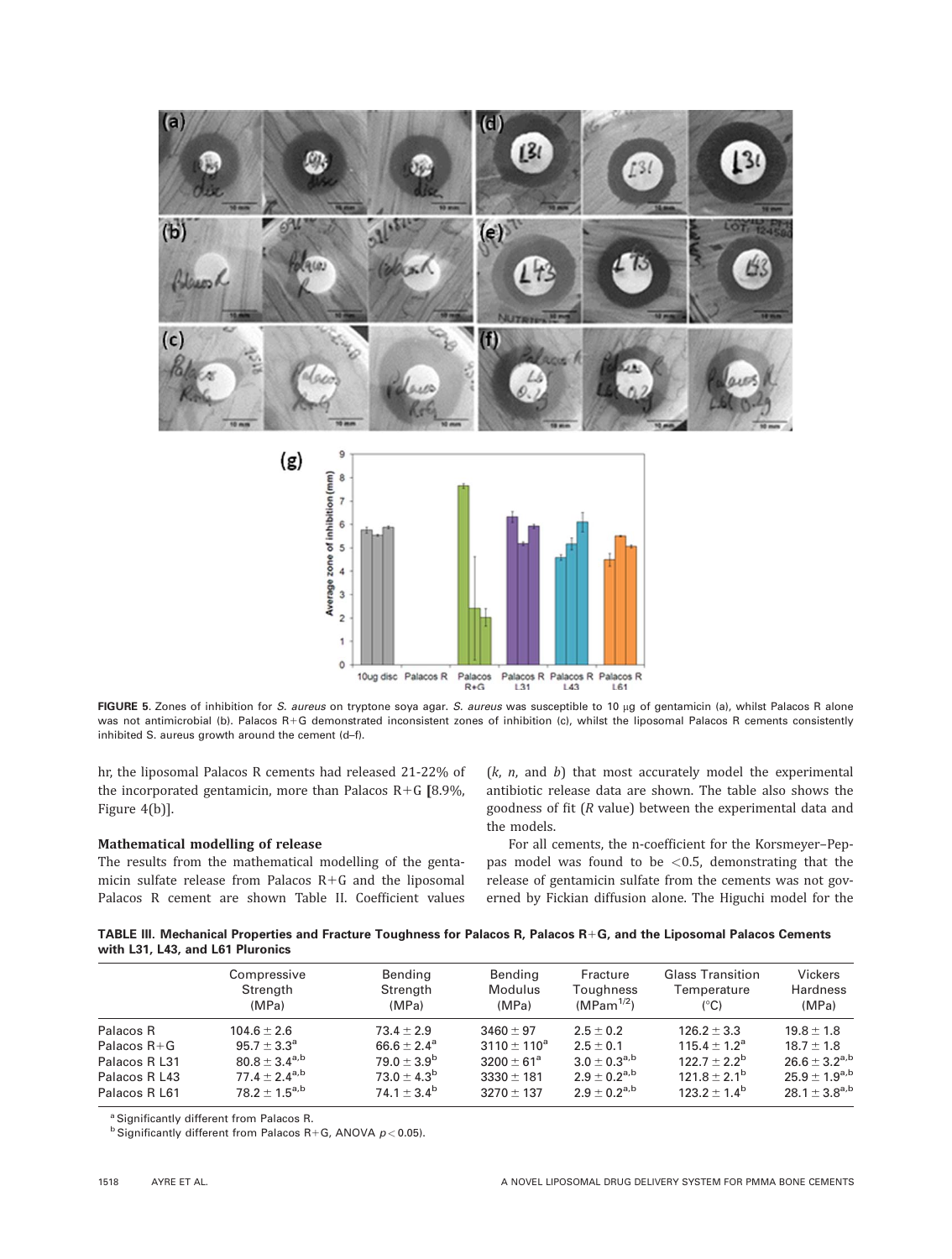

FIGURE 6. Fatigue crack propagation test results for Palacos R, Palacos R+G and the liposomal Palacos R cements.

liposomal Palacos R cements however had higher R-values than Palacos  $R + G$  demonstrating release from the liposomal cements is more related to diffusion-based mechanisms. The Korsmeyer–Peppas model was found to best model the Palacos  $R+G$  release profile, whilst the Noyes-Whitney dissolution model fitted the experimental release data for the liposomal Palacos R cements the best. The R values obtained from the Noyes–Whitney and the expanded Noyes-Whitney models were higher for the liposomal Palacos R cements than the Palacos  $R+G$  cements. This demonstrates a more dissolution-based process taking place in the liposomal Palacos R cements. The additional coefficient (b) was found to improve the accuracy of the mathematical models for all the cements tested confirming there was a burst of antibiotic from the surface of the cement. Interestingly, the burst coefficient improved the models for Palacos  $R+G$  to a greater extent than the liposomal Palacos R cements.

#### Agar diffusion assay

Figure 5 shows the zones of inhibition obtained from the agar diffusion assay and the average radii of the zones. No zones of inhibition were obtained for Palacos R cement, demonstrating no antimicrobial activity against S. aureus [Figure 5(b)]. Palacos  $R+G$  was found to produce the largest zone of inhibition in one sample, however the variation between samples was large, potentially due to variable dispersion of the gentamicin sulfate in the cement and/or poor release properties [Figure 5(c)]. The liposomal Palacos R cements (L31, L43, and L61) however produced consistent inhibition zones demonstrating reliable antimicrobial activity against S. aureus [Figure 5(d–f)]. Furthermore, these results highlight the availability of the encapsulated gentamicin sulfate to inhibit S. aureus growth.

# Mechanical properties, fracture toughness, glass transition temperature and hardness

The mechanical properties, fracture toughness, glass transition temperature and hardness of Palacos R, Palacos  $R+G$ and the liposomal Palacos cements with L31, L43, and L61 Pluronics are shown in Table III. Palacos  $R+G$  had a

significantly lower compressive strength, bending modulus, bending strength and glass transition temperature when compared to Palacos R cement. This may be due to the weakening effect of the gentamicin sulfate particles. The liposomal Palacos R cements all experienced a significant reduction in compressive strength when compared to both Palacos R and Palacos  $R+G$  cements. Interestingly, the bending strength, fracture toughness and Vickers hardness of all the liposomal Palacos R cements were significantly improved when compared to the Palacos R and Palacos  $R+G$  cement samples. This demonstrates that the welldispersed sub-micron liposomes are having a positive effect on the toughness of the cement. Similarly, the liposomes were found to increase the glass transition temperature of the cement.

#### Fatigue

Figure 6 shows the fatigue crack propagation results for Palacos R, Palacos  $R + G$  and the liposomal Palacos R cements with L31, L43, and L61 Pluronics and Table IV shows the fatigue test constants obtained when the Paris law was applied to the fatigue data. All three liposomal Palacos R cements performed similarly in terms of crack growth rates. Palacos  $R + G$  had a higher rate of crack growth when compared to Palacos R, demonstrating the addition of gentamicin sulfate powder to bone cement reduces the crack resistance of the cement. Interestingly, the addition of welldispersed 100 nm liposomes to the cement increased the fatigue crack growth resistance of the cement. Higher stress intensities were required to propagate crack growth in the liposomal cement samples and lower rates of crack growth (da/dN) were observed. When applying the Paris law to the fatigue data, the variables 'A' and " $m$ " are obtained, where "A" is the crack growth rate at a stress intensity of 1  $MPam<sup>1/2</sup>$  and "m" is the slope of the plot. The rate of crack growth at 1 MPam $^{1/2}$  was increased as a result of using gentamicin sulfate powder in the cement, however the use of sub-micron liposomes was found to reduce the crack growth rates of the cement.

#### Scanning electron microscopy

Figure 7 shows representative SEM images of the fracture surfaces of the fatigue samples of Palacos R [Figure 7(a)], Palacos  $R+G$  [Figure 7(b)] and the liposomal Palacos R cements with L31, L43 and L61 Pluronics [Figure 7(c–e), respectively]. All cements were found to have porosity due

TABLE IV. Fatigue Test Constants Obtained When Applying the Paris Law to the Fatigue Data, Where A is the Crack Growth Rate at 1 MPam $^{1/2}$  and m is the Slope of the Plot

|                 | А                               | m    | Correlation<br>Coefficient |
|-----------------|---------------------------------|------|----------------------------|
| Palacos R       | $3.73 \times 10^{-07}$          | 4.65 | 0.67                       |
| Palacos $R + G$ | $2.62 \times 10^{-06}$          | 5.01 | 0.81                       |
| Palacos R L31   | 8.50 $\times$ 10 <sup>-08</sup> | 5.39 | 0.72                       |
| Palacos R L43   | $2.68 \times 10^{-08}$          | 4.85 | 0.61                       |
| Palacos R L61   | 4.45 $\times$ 10 <sup>-08</sup> | 6.47 | 0.72                       |
|                 |                                 |      |                            |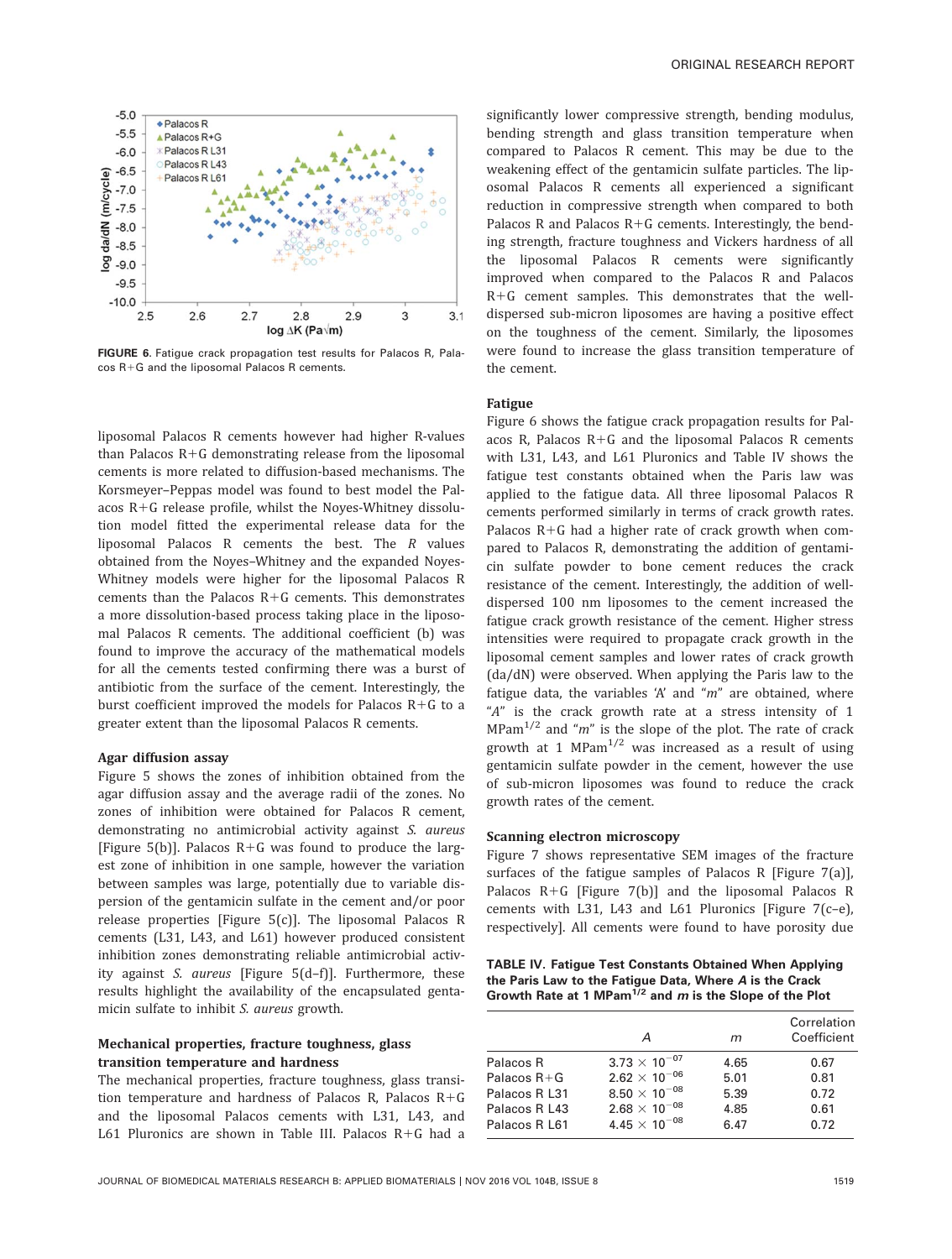

FIGURE 7. SEM images of the fatigue fracture surfaces for (a) Palacos R, (b) Palacos R+G and liposomal Palacos R with Pluronics (c) L31, (d) and (e) L61. Arrows indicate PMMA beads, pores and microcracks.

to air entrapped during mixing and cleaving of PMMA beads during fracture. The liposomal Palacos R cements were found to have smaller sized pores (20-50  $\mu$ m), whilst Palacos R+G had larger pores (50-100  $\mu$ m). Closer inspection of the liposomal Palacos R cements found small welldispersed pores  $\left($  < 10  $\mu$ m) throughout the fracture surface. Rough fracture surfaces were also observed for the liposomal Palacos R cements, indicating non-brittle fracture.

SEM images of the surface of the samples used at the end of the antibiotic release study (Figure 8) showed that Palacos  $R + G$  had 50–200 µm pores on the surface of the cement [Figure 8(b)]. Close examination of the surface of the liposomal Palacos R cements revealed small welldispersed pores  $\left($  < 10  $\mu$ m), as found in the fracture surfaces [Figure 8(c–e)].

# **DISCUSSION**

Commercially available antibiotic-loaded bone cements, such as Palacos  $R + G$ , employ large amounts of gentamicin sulfate powder to achieve therapeutic levels of release (from 0.5 to



FIGURE 8. Surface SEM images of the antibiotic release samples after 1440 hr incubation for (a) Palacos R, (b) Palacos R+G and liposomal Palacos R with Pluronics (c) L31, (d) L43 and (e) L61. Arrows indicate radiopacifier agglomerations and pores.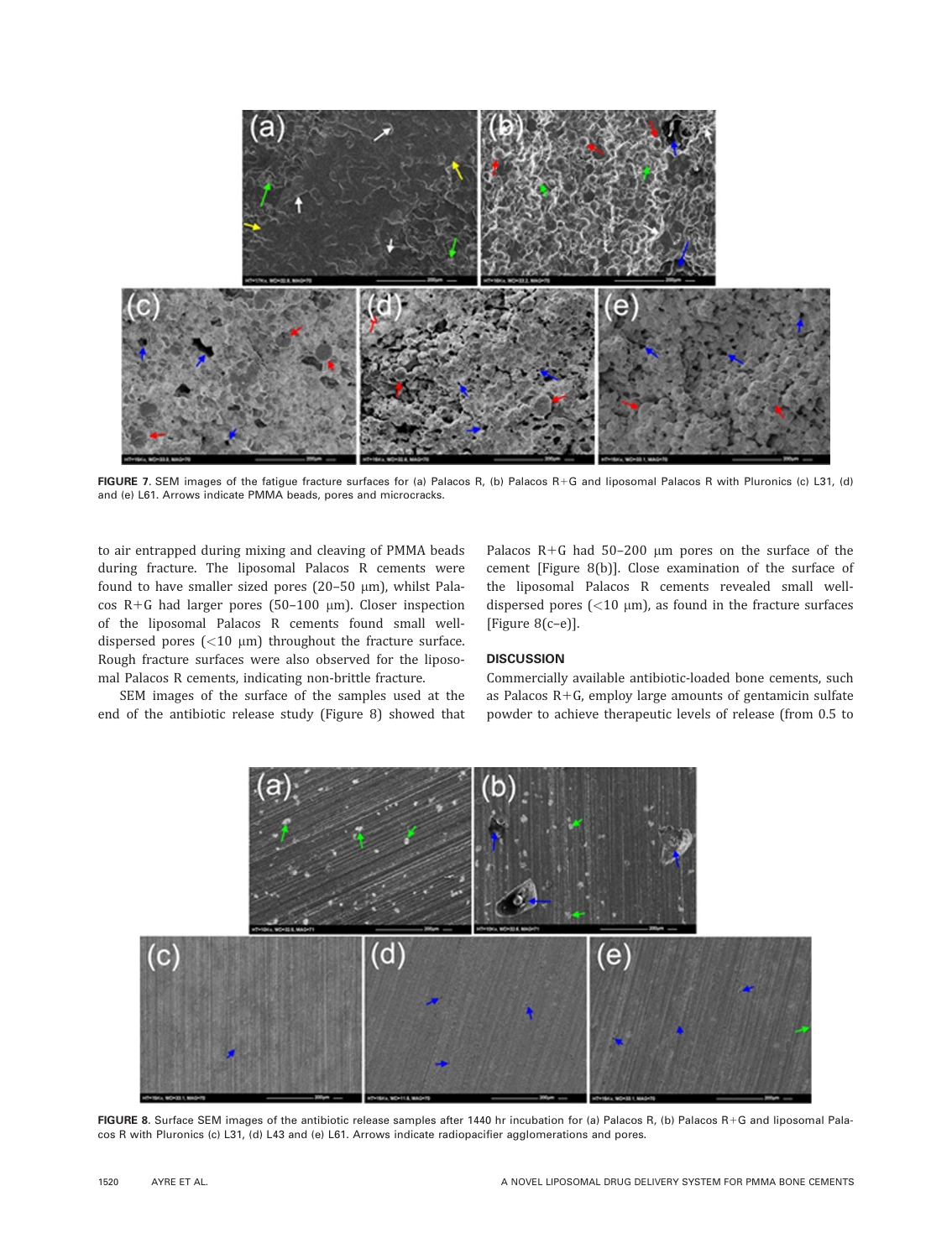

FIGURE 9. Proposed liposome-Pluronics structure.

1 g per 40 g of cement). Although these cements have reduced infection rates in cemented joint replacements, there are several limitations associated with this delivery system, as shown in this study. A large dose of the antibiotic is released in an uncontrolled manner from the surface of the cement within the first 6 hr, after which, lower, possibly sub-inhibitory levels, are released over prolonged periods of time. This may promote the evolution of resistant bacteria. $17$ Although large amounts of gentamicin sulfate are incorporated in commercial cements, only a small percentage ( $\sim$ 9% over 60 days) is released, leaving the majority of the antibiotic unused in the bulk of the cement. Large amounts of powdered gentamicin in bone cements have been shown to affect mechanical and fatigue properties in previous studies, $13-16$  with no beneficial influence against the formation of biofilms.<sup>38,39</sup> Furthermore, the poor dispersion of gentamicin sulfate in bone cement can result in poor antimicrobial activity. With these limitations in mind, there is a clear requirement to improve antibiotic-loaded cements.

This study demonstrates that liposomes with an encapsulated antibiotic can be effectively dispersed in PMMA bone cement using specific Pluronics (L31, L43, and L61) as surfactants. It is hypothesized that the hydrophilic PEO chains of the Pluronics attach to the outer hydrophilic polar head groups of the liposome leaving the hydrophobic PPO chain to interact with a hydrophobic environment, as shown in Figure 9. This in turn allows the hydrophilic liposomes to be suspended in a non-aqueous environment such as methyl methacrylate. TEM and fluorescent microscopy showed that in the absence of Pluronics, the liposomes aggregated in the cement, likely due to the hydrophilic outer surfaces of the liposomes attracting one another in a hydrophobic environment. The presence of Pluronics on the surface of the liposomes is thought to render the liposome hydrophobic, enhancing dispersion in non-aqueous environments. When testing various Pluronic–liposome combinations, it was observed that hydrophobic Pluronics (with a long PPO chain) and a low molecular weight (such as Pluronics L31, L43, and L61) produced the most stable suspensions.<sup>25</sup> This resulted in an even dispersion of liposomes throughout the cement. All three Pluronics gave similar results in terms of antibiotic release, antimicrobial efficacy and mechanical, fatigue and material properties as a result of good dispersion properties.

For the liposomal Palacos R cements, there was a small initial burst of gentamicin sulfate released from the cement as surface liposomes came into contact with water. The initial burst of gentamicin sulfate was lower than for the commercial cements as significantly less gentamicin sulfate was employed and fewer agglomerations were present on the surface. This resulted in a more linear, gradual and prolonged release of antibiotic over time from the liposomal systems. The SEM images of the release samples confirm this as the commercial cements had randomly located large pores caused by the release of surface agglomerations of gentamicin sulfate, whilst the liposomal Palacos R cements had much smaller well-dispersed pores. The presence of small well-dispersed pores would promote controlled diffusion of water through the outer layers of the cement. This in turn would allow water to penetrate uniformly to the antibiotic below the surface of the cement, resulting in a more gradual and controlled release; a previous study has demonstrated PMMA bone cement to absorb moisture over 60 days. $40$  Large random pores caused by agglomerations of gentamicin sulfate powder would result in less controlled release as water penetration into the cement would be less uniform. The standard deviations for the antibiotic release from liposomal Palacos R cements were also reduced, demonstrating consistency between the samples tested over the early time points. Commercial cements on the other hand demonstrated large standard deviations presumably due to variability in the levels of antibiotic being released from each sample.

After 360 hr, the release from the liposomal Palacos R cements was equal to that of Palacos  $R+G$ , despite there being 60% less gentamicin sulfate in the liposomal Palacos R cements. This resulted in a much higher percentage release (11-12% at 72 hr and 21–22% at 1440 hr); more than double that of Palacos  $R+G$ . A recent study using liposomal amphotericin B in Simplex P bone cement obtained similar improvements over cements with powdered amphotericin B deoxycholate.<sup>41</sup>

Static release tests were carried out to compare the release from liposomal Palacos R cements with the release from Palacos  $R + G$ . Although dynamic elution tests would more accurately replicate in vivo conditions, the static release test used provides valuable comparative information on the release of gentamicin sulfate as a result of water penetration. Results obtained using dynamic elution techniques would subject the cement to a continuous circulation of medium, which may encourage degradation of the cement, allowing for increased water penetration and antibiotic release. Although Ringer's solution at 37°C replicated similar temperatures, pH and salt concentrations found in vivo, the viscosity of the solution differs from blood, which is increased due to the presence of plasma and particles, such as red blood cells. In vivo therefore, the penetration of blood into the cement may differ from that of Ringer's solution, resulting in different release rates.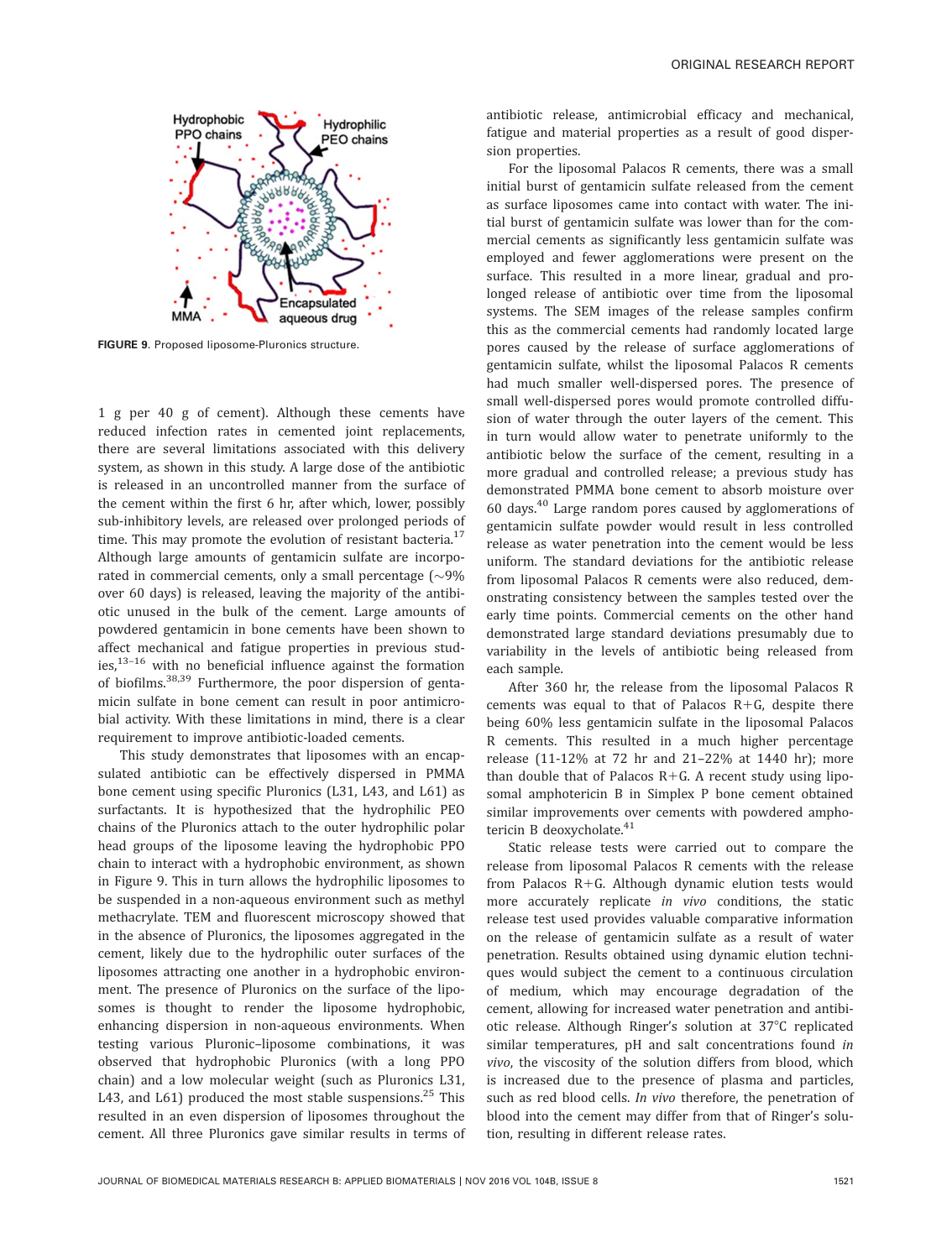Centrifugation of liposomes may not harvest all the lipid material for inclusion in the MMA, but calculations on gentamicin content have assumed that all the liposomes were incorporated in cement. Furthermore, a high encapsulation efficiency (nearing 100%) of gentamicin sulfate was also assumed, however studies have shown the encapsulation efficiency of gentamicin sulfate in liposomes to range from 5 to  $40\%$ .<sup>42,43</sup> Therefore, the efficiency of gentamicin sulfate release from the liposomal Palacos R cement may be significantly greater than the calculated results.

The high efficiency of delivery from the liposomal system may be attributed to the release mechanisms taking place. Equations for antibiotic release were used in an attempt to establish this mechanism. Although simplified equations were employed, it was possible to establish the dominant release mechanism in the cements tested. It is likely; however, that a combination of mechanisms are occurring during the release of gentamicin sulfate and therefore, combining release equations may provide more accurate models, as demonstrated by Kuhn and Wilson.<sup>44</sup> The results from the mathematical models have highlighted differences between the liposomal Palacos R cements and Palacos  $R + G$ . The poor fit for the Higuchi model highlights that antibiotic release from bone cement is governed by more than simple diffusion mechanisms. The release from liposomal cements are thought to be controlled through a more diffusion and dissolution based process when compared to Palacos  $R+G$ , most likely because the welldispersed liposomes create a more controlled pathway for water to penetrate into the cement. All cements experienced a burst of release from surface-held antibiotic as demonstrated by the improved fit in the expanded models. This improvement was more dramatic for Palacos  $R+G$ , demonstrating Palacos  $R+G$  has a greater reliance on surfacedriven release mechanism.

The agar diffusion test demonstrated good bioavailability of the encapsulated gentamicin sulfate in the liposomal Palacos R cements as reproducible zones of inhibition against S. aureus were obtained, consistent in both size and shape between all the liposomal Palacos R samples. Good dispersion of the liposomes on the surface layers of cement would result in an even diffusion of gentamicin sulfate through the agar, creating consistent zones of inhibition. It can be concluded, therefore, that the liposomal system would most likely inhibit bacteria in all regions of the cement, unlike powdered antibiotic based products which were found to have inconsistent zones of inhibition due to an uneven distribution of gentamicin sulfate. The efficacy of the liposomal system was only tested against one strain of bacteria as a bioindicator. A study by Mugabe et al.<sup>45</sup> has shown liposomal delivery of therapeutics to be more effective against bacteria than free drugs. The mechanism of action of the liposomes was shown to be through fusion to the wall of the bacterium. This not only enhanced the antimicrobial activity of the encapsulated therapeutic but also increased drug penetration and delivery, making it an exciting method to combat infections caused by antibiotic-resistant bacteria.

Although the liposomal Palacos R cements were found to have good release and antimicrobial properties, a reduction in compressive strength was experienced although this still remained within the range specified by international standards. It is thought that having a dispersion of submicron liposomes in the cement promotes shear yielding, which occurs near the surface of the material where it is in plane stress. This reduces the compressive strength but increases the toughness of the material as observed. A study using lyophilized liposomes in bone cement also found a similar reduction in compressive strength. $41$  The bending modulus of the liposomal Palacos R cement was not significantly different from Palacos  $R+G$ . Improvements in bending strength were observed for the liposomal Palacos R cement when compared to Palacos  $R+G$ . This is due to the even dispersion of the liposomes which contrasts with the weakening effect of agglomerations of powdered gentamicin sulfate. No improvements in bending strength however were observed when compared to Palacos R cement.

The compression and bending tests were carried out according to the ISO5833 standard, which all cements must undergo prior to approval for medical application. The liposomal Palacos R cements were found to exceed the ISO5833 minimum requirements for compression and bending properties, demonstrating the novel delivery system retains the suitability of Palacos cement as an acrylic cement for orthopaedics.

After the release of gentamicin sulfate from the liposomal Palacos R cements, small well-dispersed pores were observed in the SEM images. It has been hypothesised that small dispersed pores may be beneficial to mechanical and fatigue properties by promoting shear yielding ahead of the crack tip, as well as blunting the crack tip. $46,47$  Small pores are also thought to reduce polymerization shrinkage, reducing the likelihood of residual stress-induced cracks.<sup>48</sup> It is postulated that the sub-micron pores and liposomes in the liposomal Palacos R cements behave similar to small rubber particles, inducing toughening mechanisms. Rubber particles have been shown to improve the fracture toughness of bone cement through shear yielding, crack deviation and craze formation, $49-51$  but reduce compressive strength as yielding occurs in compression.52,53 Furthermore, rubber particles have also been shown to reduce the modulus of materials, as experienced with the liposomal Palacos R cements. $54$ Toughening through shear yielding mechanisms in the liposomal Palacos R cements was observed due to an increase in fracture toughness and fatigue crack propagation. The fracture surfaces were also found to be rougher in the liposomal Palacos R cements, demonstrating non-brittle fracture.

Tests on the structure of liposomal Palacos R cements demonstrated that liposomes do not affect the molecular structure of the cement; however, the hardness of the cement was significantly increased by the addition of liposomes. As hardness value is linked to the yield stress and toughness of a material, it is expected that the yield stress of the liposomal Palacos R cements would also be significantly higher than Palacos  $R/R+G$ . The glass transition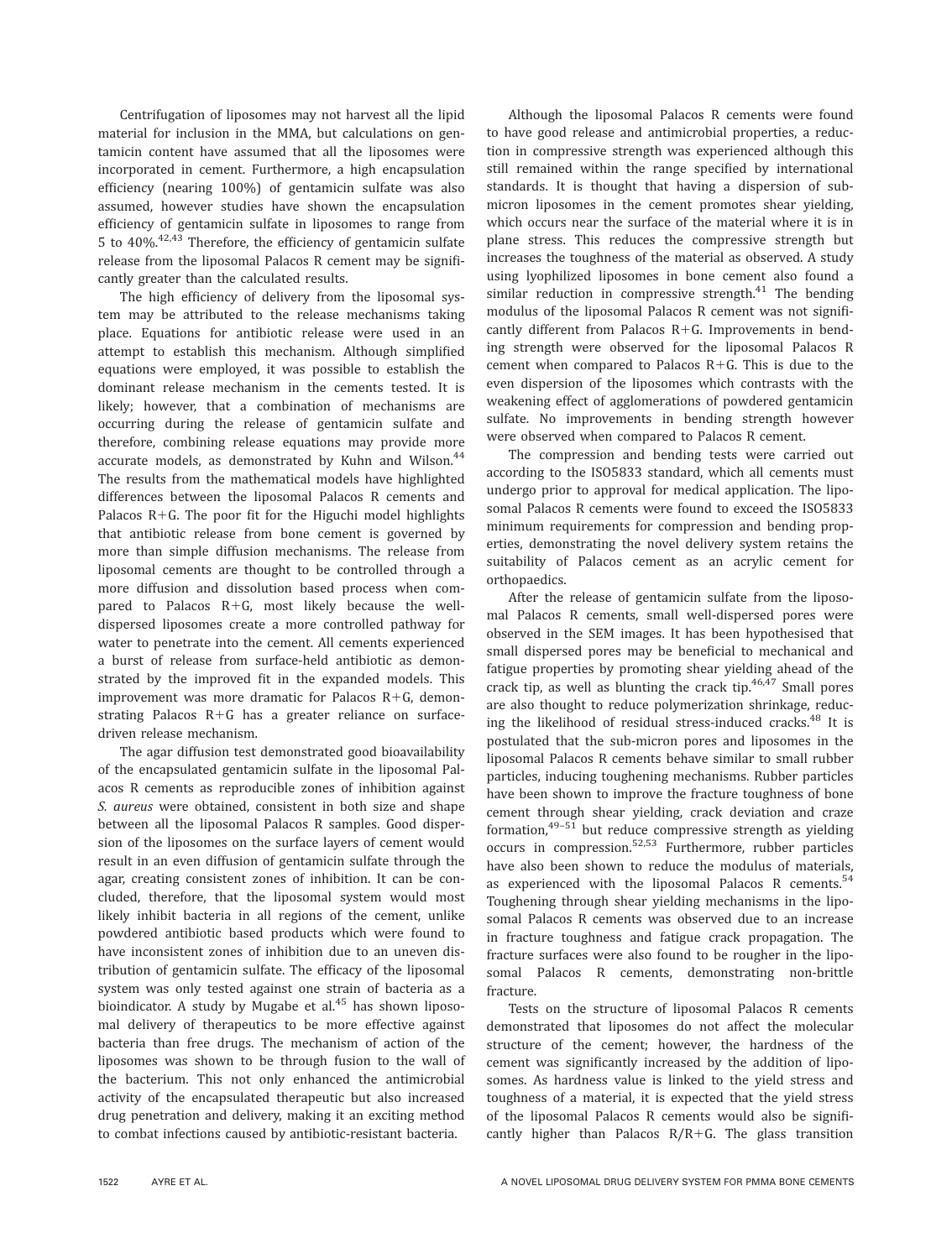temperature was also affected, however at temperatures well below the  $T_g$  of the cements (for example, in vivo temperatures of  $37^{\circ}$ C), it is expected that the slight change will not be detrimental to the mechanical properties as fatigue testing at  $37^{\circ}$ C was not detrimental to crack growth rates. The ISO5833 standard used for mechanical testing does not specify required testing temperatures. Nevertheless, testing at this temperature would ensure that the changes in  $T_g$ experienced do not significantly affect the compression and bending properties of the liposomal Palacos R cements. Furthermore, creep testing would provide useful information on the rate of deformation that the novel cement is likely to undergo in vivo.

# **CONCLUSION**

Liposomes have been successfully incorporated into a commercial PMMA bone cement (Palacos R) and, with the exception of compressive strength, the commercial cement properties were not adversely affected. Furthermore, all cement properties were above the ISO5833 minimum requirements for acrylic resin cements and the presence of well-dispersed liposomes throughout the cement improved the bending, fracture toughness, fatigue and hardness properties of the commercial cement. It is speculated that the improvement in fracture toughness and fatigue crack growth resistance is caused by the dispersed liposomes inducing rubber toughening mechanisms, such as shear yielding. The novel drug delivery system demonstrated enhanced dispersion of antibiotics when compared to the current powdered antibiotic system. This resulted in a more controlled, gradual and prolonged release of gentamicin sulfate; more consistent antimicrobial properties and higher efficiency, requiring less gentamicin sulfate to achieve therapeutic levels of release. It is speculated that the liposome dispersion allows water to penetrate and diffuse below the surface of cement in a controlled manner.

Although the initial results are promising, it will now be essential to study the long-term stability of liposomes in MMA and determine how liposome modified bone cements perform in vivo. The system must also be optimised in terms of the antibiotics used; in this regard the ability to employ antibiotics in aqueous solution may broaden the range of agents finding application. Further optimization will include: the size and composition of the liposomes; the encapsulation efficiency and the use of other preparation methods, such as lyophilization, to ensure optimum release, antimicrobial, mechanical and fatigue properties in vivo.

In conclusion, the release of liposomal therapeutic agents from PMMA bone cement may play a vital role in reducing infection rates and potentially improving osseointegration in cemented joint replacements and therefore enhance patient quality of life, whilst reducing costs for healthcare providers.

### ACKNOWLEDGMENTS

The authors thank Dr. Panagiota Manti of the Cardiff School of History, Archaeology and Religion for her assistance with the FTIR measurements, Dr. Wendy Rowe of the Cardiff School of Dentistry for undertaking the SEM imaging, Dr. Jan Hobot at the Central Biotechnology Services at the Cardiff University School of Medicine for the TEM imaging and Heraeus Medical GmbH for providing Palacos R cement for this study.

#### REFERENCES

- 1. Lewis G. Properties of acrylic bone cement: State of the art review. J Biomed Mater Res 1997;38:155–182.
- 2. Whitehouse MR, Evans SL. Bone cement: An overview. Int J Nano Biomater 2010;3:4–19.
- 3. UK NJR. National Joint Registry for England and Wales, 9th Annual Report 2012 Hertfordshire: National Joint Registry UK; 2013. Available at: [http://www.njrcentre.org.uk/njrcentre/Portals/](http://www.njrcentre.org.uk/njrcentre/Portals/0/Documents/England/Reports/10th_annual_report/NJR%2010th%20Annual%20Report%202013%20B.pdf) [0/Documents/England/Reports/10th\\_annual\\_report/NJR%2010th%](http://www.njrcentre.org.uk/njrcentre/Portals/0/Documents/England/Reports/10th_annual_report/NJR%2010th%20Annual%20Report%202013%20B.pdf) [20Annual%20Report%202013%20B.pdf \[accessed 9th March 2015\]](http://www.njrcentre.org.uk/njrcentre/Portals/0/Documents/England/Reports/10th_annual_report/NJR%2010th%20Annual%20Report%202013%20B.pdf)
- 4. Buchholz HW, Engelbrecht H. Uber die Depotwirkung einiger Antibiotica bei Vermischung mit dem Kunstharz Palacos. Chirurg 1970;41:511–515.
- 5. Whelton A. The aminoglycosides. Clin Orthop 1984;190:66–74.
- 6. Wahlig H, Dingeldein E. Antibiotics and bone cements: Experimental and clinical long-term observations. Acta Orthop Scand 1980;51:49–56.
- 7. Buchholz HW, Elson RA, Lodenkämper H. The infected joint implant. In: Recent advances in Orthopaedics 3 McKibbin B, editor. New York: Curchhill Livingston; 1979. pp 139–161.
- 8. UK NJR. National Joint Registry for England and Wales, 8th Annual Report 2011. Hertfordshire: National Joint Registry UK, 2011. Available at: [http://www.njrcentre.org.uk/NjrCentre/Portals/0/](http://www.njrcentre.org.uk/NjrCentre/Portals/0/Documents/NJR%208th%20Annual%20Report%202011.pdf) [Documents/NJR%208th%20Annual%20Report%202011.pdf.](http://www.njrcentre.org.uk/NjrCentre/Portals/0/Documents/NJR%208th%20Annual%20Report%202011.pdf) [accessed 9th March 2015]
- 9. Cherubino P, Puricelli M, D'Angelo F. Revision in cemented and cementless infected hip arthroplasty. Open Orthopaed J 2013;7:190–196.
- 10. Kurtz SM, Lau E, Watson H, Schmier JK, Parvizi J. Economic burden of periprosthetic joint infection in the United States. J Arthroplasty 2012;27 (Suppl 8):61–5.e1.
- 11. Kurtz SM, Lau E, Schmier J, Ong KL, Zhao K, Parvizi J. Infection burden for hip and knee arthroplasty in the United States. J Arthroplasty 2008;23:984–991.
- 12. Briggs T. Getting it right the first time: Improving the quality of orthopaedic care within the NHS in England. 2012. Available at: [http://www.gettingitrightfirsttime.com/downloads/BriggsRe](http://www.gettingitrightfirsttime.com/downloads/BriggsReportA4_FIN.pdf)[portA4\\_FIN.pdf](http://www.gettingitrightfirsttime.com/downloads/BriggsReportA4_FIN.pdf). [accessed 2nd March 2015]
- 13. Dunne N, Hill J, McAfee P, Todd K, Kirkpatrick R, Tunney M, Patrick S . In vitro study of the efficacy of acrylic bone cement loaded with supplementary amounts of gentamicin: Effect on mechanical properties, antibiotic release, and biofilm formation. Acta Orthopaed 2007;78:774–785.
- 14. Dunne N, Hill J, McAfee P, Kirkpatrick R, Patrick S, Tunney M. Incorporation of large amounts of gentamicin sulphate into acrylic bone cement: Effect on handling and mechanical properties, antibiotic release, and biofilm formation. Proc Inst Mech Eng H 2008;222:355–365.
- 15. Lautenschlager EP, Jacobs JJ, Marshall GW, Meyer PR. Mechanical properties of bone cements containing large doses of antibiotic powders. J Biomed Mater Res 1976;10:929–938.
- 16. Postak PD, Greenwald AS. The influence of antibiotics on the fatigue life of acrylic bone cement. J Bone Joint Surg (Am) 2006; 88:148–155.
- 17. Joo H-S, Chan JL, Cheung GYC, Otto M. Subinhibitory concentrations of protein synthesis-inhibiting antibiotics promote increased expression of the agr virulence regulator and production of phenol-soluble modulin cytolysins in community-associated methicillin-resistant Staphylococcus aureus. Antimicrob Agents Chemother 2010;54:4942–4944.
- 18. Zhang L, Gu FX, Chan JM, Wang AZ, Langer RS, Farokhzad OC. Nanoparticles in medicine: Therapeutic applications and developments. Clin Pharmacol Ther 2008;83:761–769.
- 19. Sharma A, Sharma US. Liposomes in drug delivery: Progress and limitations. Int J Pharm 1997;154:123–140.
- 20. Chang HI, Yeh MK. Clinical development of liposome-based drugs: Formulation, characterization, and therapeutic efficacy. Int J Nanomed 2012;7:49–60.